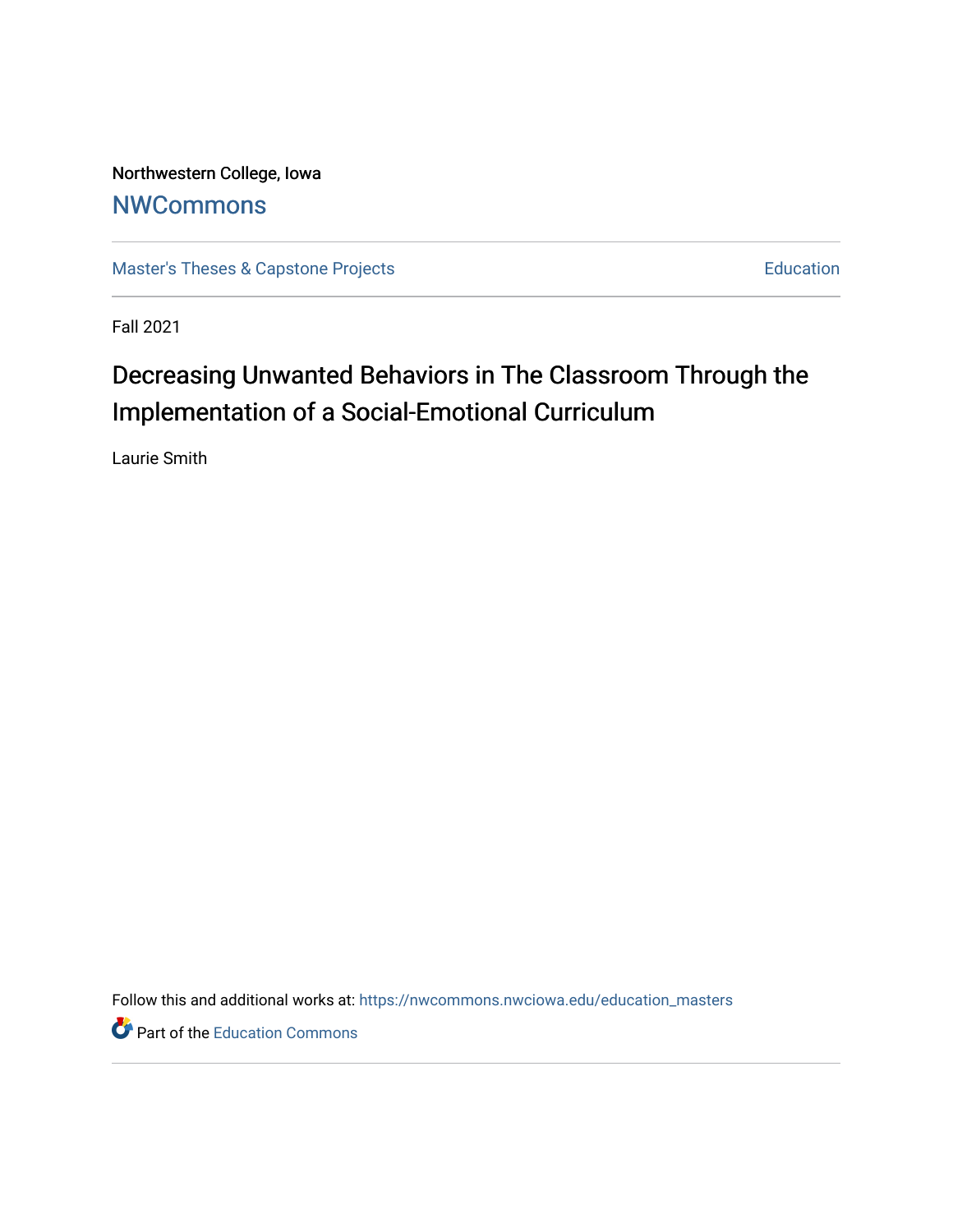# **Decreasing Unwanted Behaviors in The Classroom Through the Implementation of a**

# **Social-Emotional Curriculum**

Laurie Smith

Northwestern College

An Action Research Project Presented

in Partial Fulfillment of the Requirements

For the Degree of Master of Education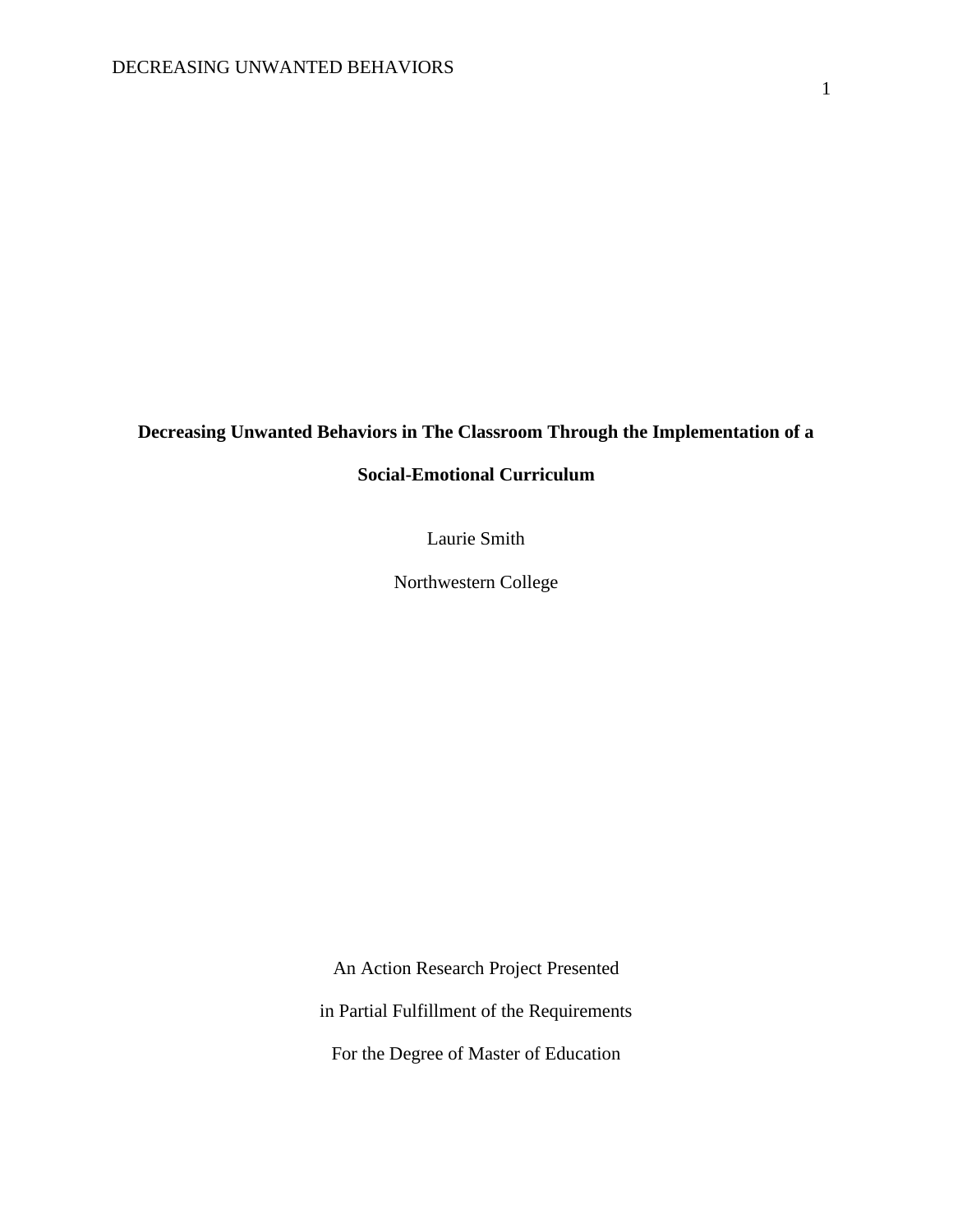#### **Abstract**

<span id="page-2-0"></span>Social-emotional learning programs can have an influence on social and emotional competencies which may lead to a decrease in unwanted behaviors in the classroom. This study examined the effects of one social-emotional learning program, Positive Action, on decreasing unwanted behaviors in the classroom in a rural Northeastern Iowa middle school. Participants included ten 6<sup>th</sup> grade students, 2 girls and 8 boys, who had received referrals prior to the implementation of the program. The number of referrals received was retrieved from the school district's JMC gradebook program which had a discipline referral component. A checklist was used to record the number of referrals one year prior to the implementation of the program up to the date of implementation and then weekly for five weeks after implementation. Results of the dependent samples *t*-test revealed a significant difference between the baseline and the final week of data collection. After the implementation of Positive Action, there was a significant decrease in the number of referrals students received. Future studies should examine the long-term effects of the program over the intended course of three years, including a larger number of students from more than one school district.

*Keywords*: social-emotional learning, character development programs, early intervention programs, disruptive behavior interventions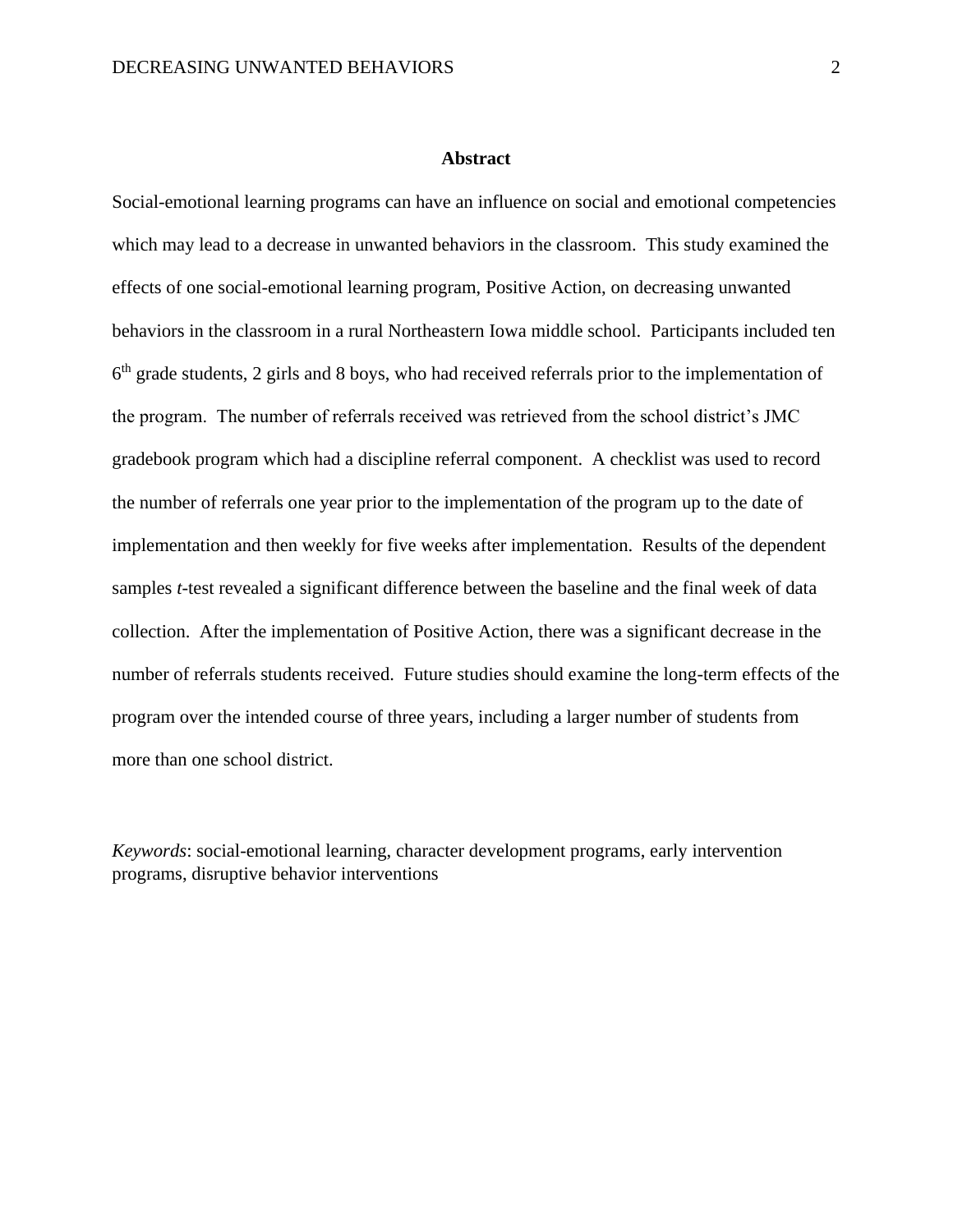# **Table of Contents**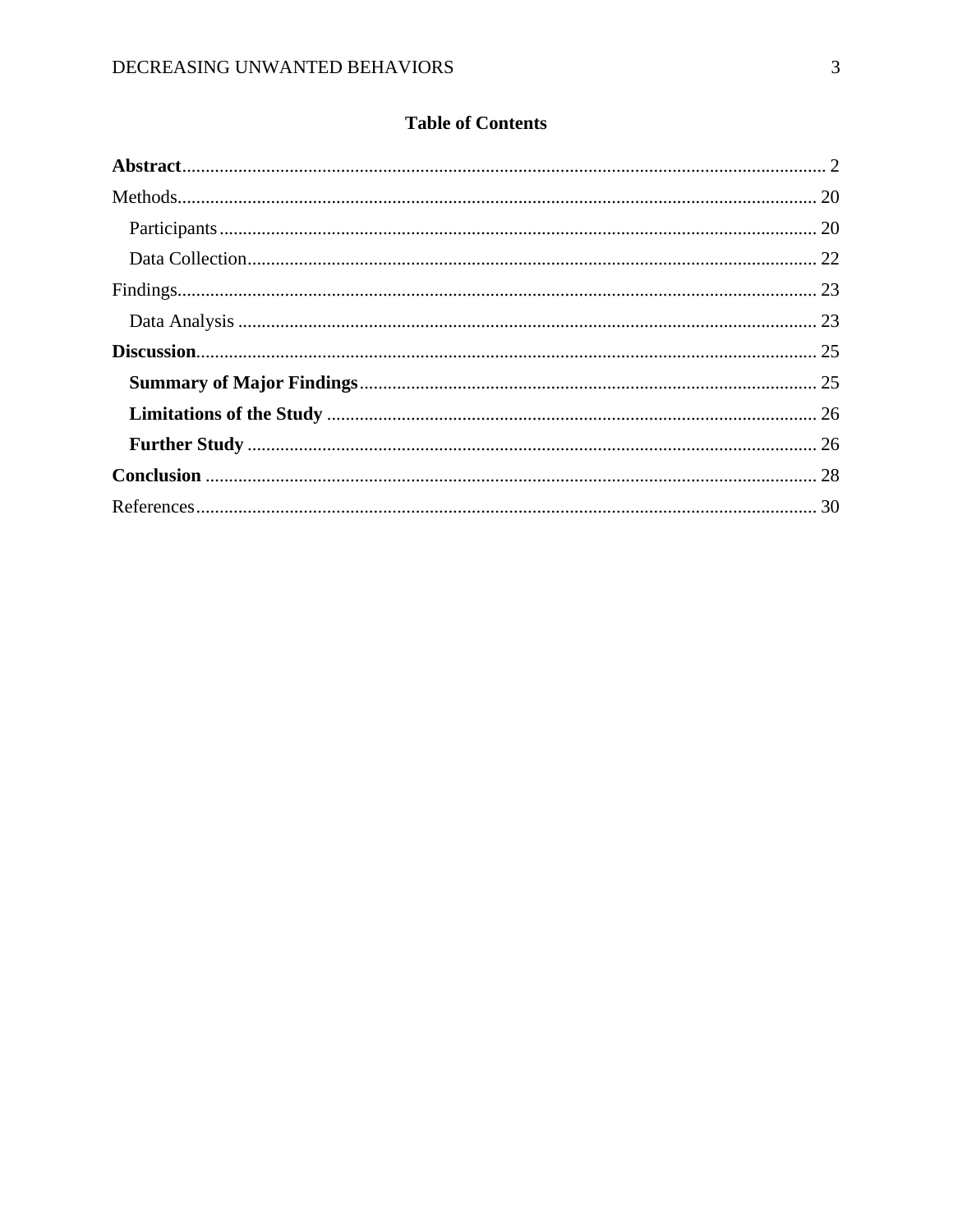# **Decreasing Unwanted Behaviors in The Classroom Through the Implementation of a Social-Emotional Curriculum**

Disruptive behaviors have often gotten in the way of a student's academic success. Throughout history, educators have put academic growth at the forefront of the educational setting. More recently, a focus on students' social and emotional wellbeing has become a topic of discussion and concern. Educators have sometimes had to decide between addressing the student's social-emotional wellbeing or addressing their academic growth (Strahan & Poteat, 2020). Strahan and Poteat discuss the fact that educators do their best to find suitable interventions for academic needs, but state that research is showing benefits to integrating social-emotional needs alongside supporting academic growth (2020). The need for social-emotional learning to be addressed is becoming increasingly more relevant in today's school setting.

The problem is there are a wide variety of unwanted behaviors that are not attended to appropriately due to educators not having the resources needed to address the students' social and emotional needs in order to support their academic growth. Doolittle et al. (2007) conducted a study in which the research team read through the mission statements from all 50 states and the District of Columbia. The research team found that many of the statements were directed only toward academic goals and only 16 of the mission statements mentioned anything about social behavior (Doolittle et al., 2007). More attention is needed in addressing the standards for students' social behaviors. Focusing on behaviors such as disruption, defiance, aggression, bullying, and property destruction play an important role in creating a school environment of safety, respect, and responsibility which will enable students to focus on their academic responsibilities (Doolittle et al., 2007). The search for an appropriate social-emotional learning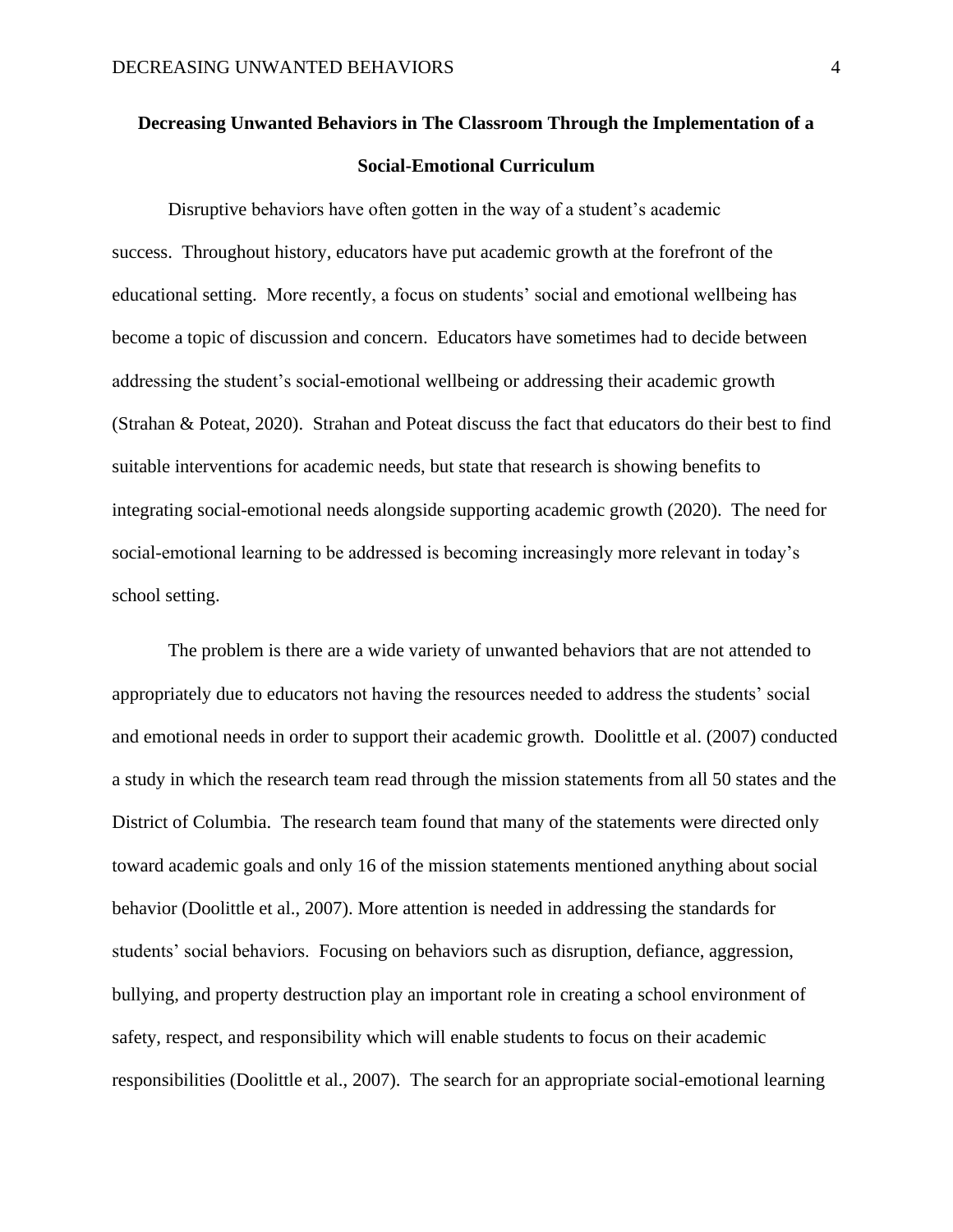#### DECREASING UNWANTED BEHAVIORS 5

curriculum has left a gap in the action research completed to analyze the success rate of the various programs implemented into academic settings. Throughout the research collected, several programs were put into place but failed to show a decrease in the behaviors leading to academic growth. Many factors such as fidelity, quality, and dosage led to more questions of association with worse outcomes than before the program was implemented (Humphrey et al., 2017). Another issue is the limited number of peer reviewed articles within the last ten years focused on implementation of the Positive Action curriculum. This research will show current findings in one middle school setting using the Positive Action curriculum.

The purpose of this action research study is to provide other educators with current findings in one middle school setting using a research-based social-emotional curriculum, Positive Action, to decrease unwanted behaviors in the classroom in order to promote safety and wellbeing for all students so they can experience academic success. Information pertaining to other curriculums will be used to compare findings with the data gathered during this research. The hope is to instill the importance of meeting the social-emotional needs of students in conjunction with meeting their academic needs at the same time.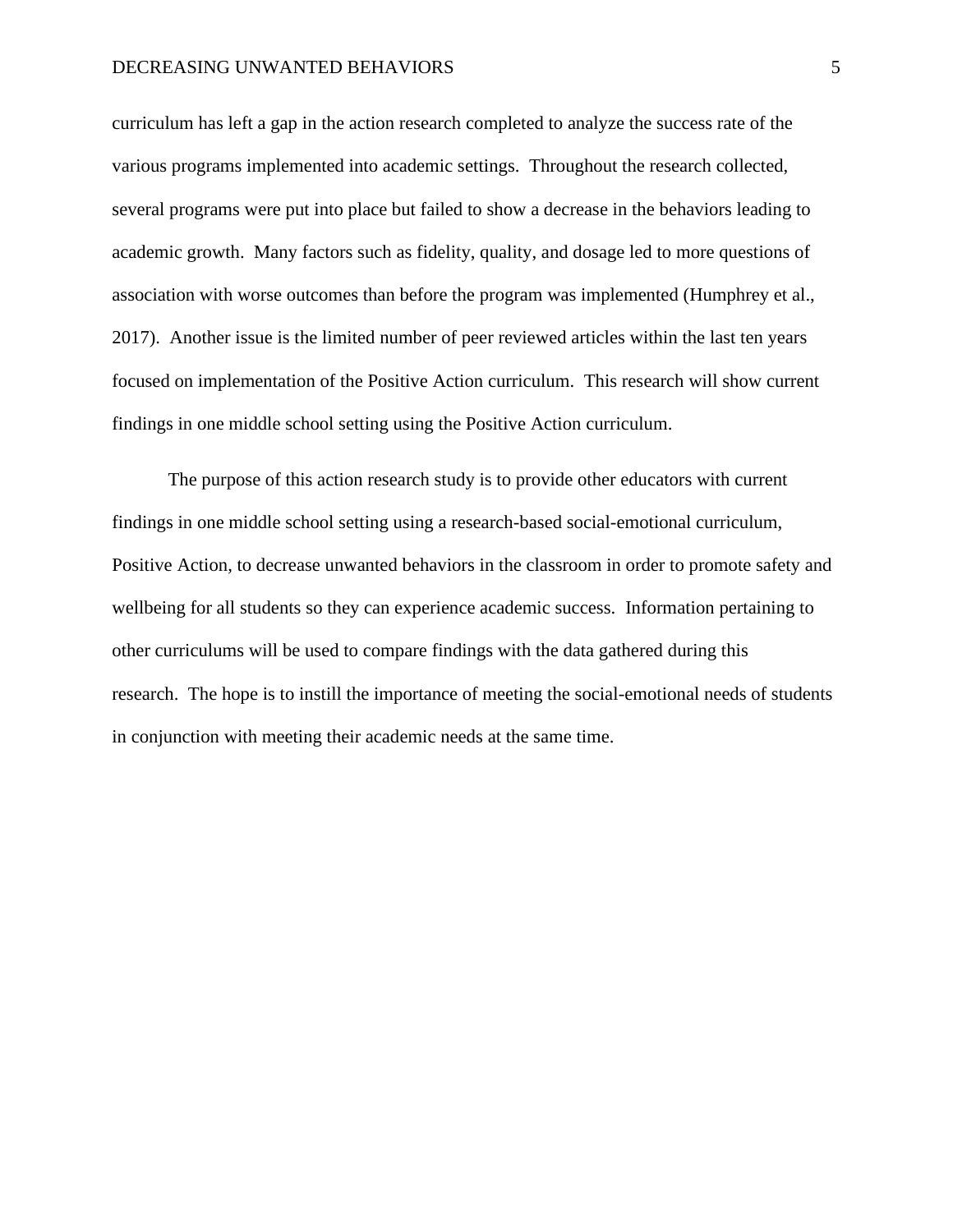### **Review of the Literature**

### **Positive Behavior Support Systems**

A zero-tolerance disciplinary design is important for setting a precedence for expectations of behaviors in order to maintain a safe school climate, however, the consequences lead to suspensions and expulsions taking students out of the learning environment entirely, and there is little evidence to prove that this leads to a safer school environment (Nocera et al., 2014). The need for programs geared toward providing students with the skills to self-regulate and cope, as well as more positive interactions with teachers and peers, will lead to less suspensions and more time in the classroom. Nocera et al. (2014) share their findings of the impact of school-wide positive behavior supports on student behaviors in the middle school setting.

Nocera et al. (2014) studied school-wide positive behavior supports (SWPBS) and found this to be an effective proactive alternative to a reactive approach in which teachers and administration react to a situation instead of proactively controlling it before it occurs. This results in positive changes in not only student behavior but in the school climate as well. The researchers found fewer incidents of problem behaviors were noted, discipline referrals and suspensions decreased, and students rated factors regarding climate and culture more favorably. They also noted that academic gains showed an increase in both reading scores and math scores.

Nocera et al. (2014) argue that schools need to change their approach to discipline, based on evidence from a previous study done by Skiba (2000), disciplinary actions leading to suspensions and expulsions do not lead to positive changes in student behavior or safer schools. Schools need long-term positive changes which can be demonstrated through the implementation of a school-wide positive behavior support system. A school-wide positive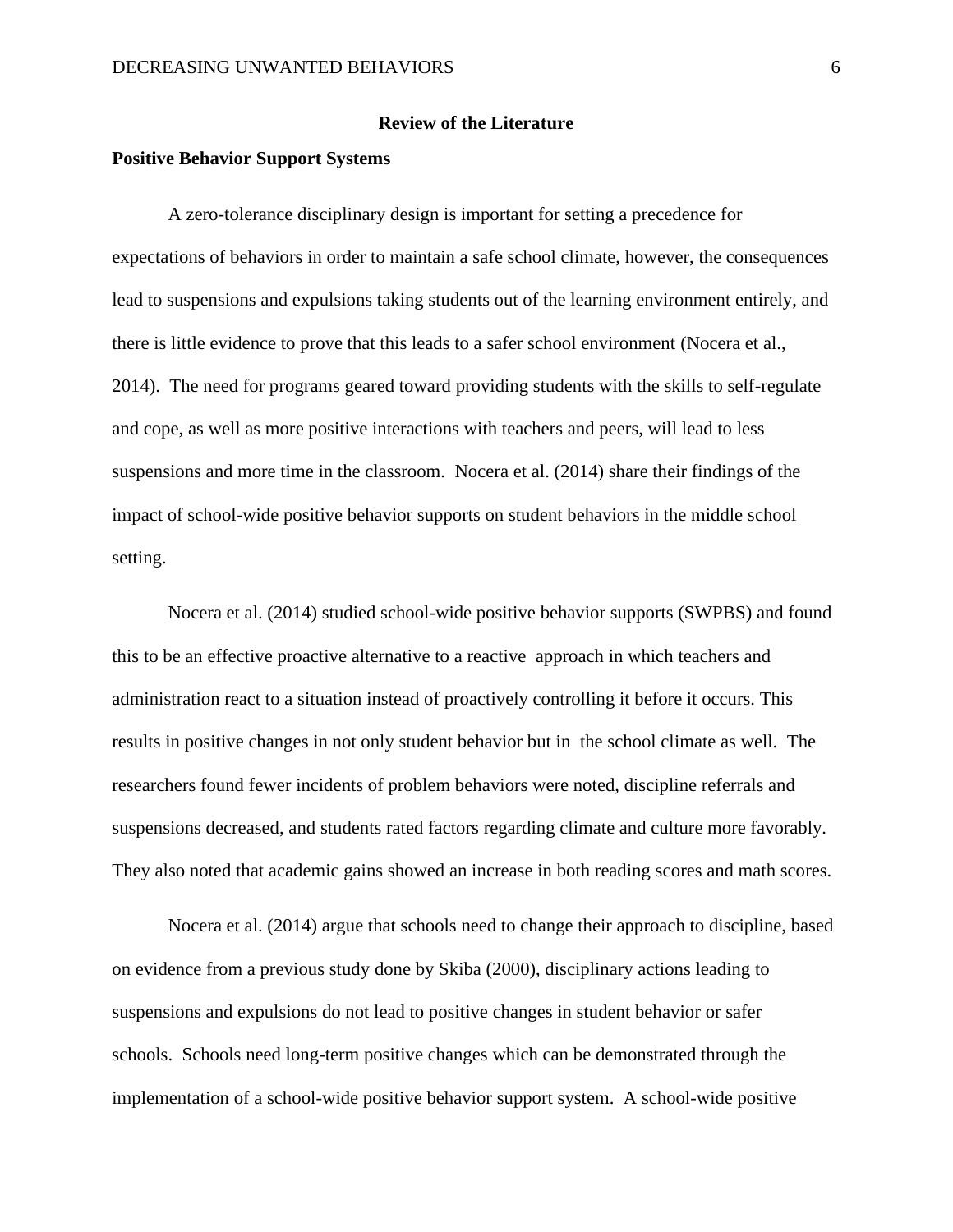behavior support system must have all stakeholders on board, from the school board and administration to the classroom teachers and all school staff (Nocera et al., 2014).

Many positive behavior support systems begin in the lower elementary grades and not all programs are carried through to the middle school grades. However, the need for positive behavior support systems in secondary schools is just as crucial. Caldarella et al. (2019) agree with the need for a positive behavior support system as students transition from elementary to middle school, a time when many young adolescents begin to experience more emotional vulnerability which can lead to an increase in inappropriate behaviors.. Caldarella et al. (2019) agree with Nocera et al. (2014) that disruptive behaviors pose significant problems in the middle school grades, putting students at risk for reactive discipline practices such as suspensions and expulsions. Both teams agree that a positive behavioral classroom management system is more beneficial and effective in decreasing the unwanted behaviors which improves students' academic performance.

Caldarella et al. (2019) concentrated on Class-Wide Function-Related Intervention Teams (CW-FIT). Students were nominated and ranked by teachers using a screening for behavior disorders. A baseline was collected through observations. After training, teachers implemented the intervention through teaching classroom expectations, giving praise, and awarding points. Researchers observed students in the areas of on-task behaviors, disruptive behaviors, praise, and reprimands. This program was incorporated successfully into elementary schools and then adapted for middle school levels. The program focuses on teaching the classroom expectations, reinforcement of desired behaviors, and minimizing teacher attention for inappropriate behaviors.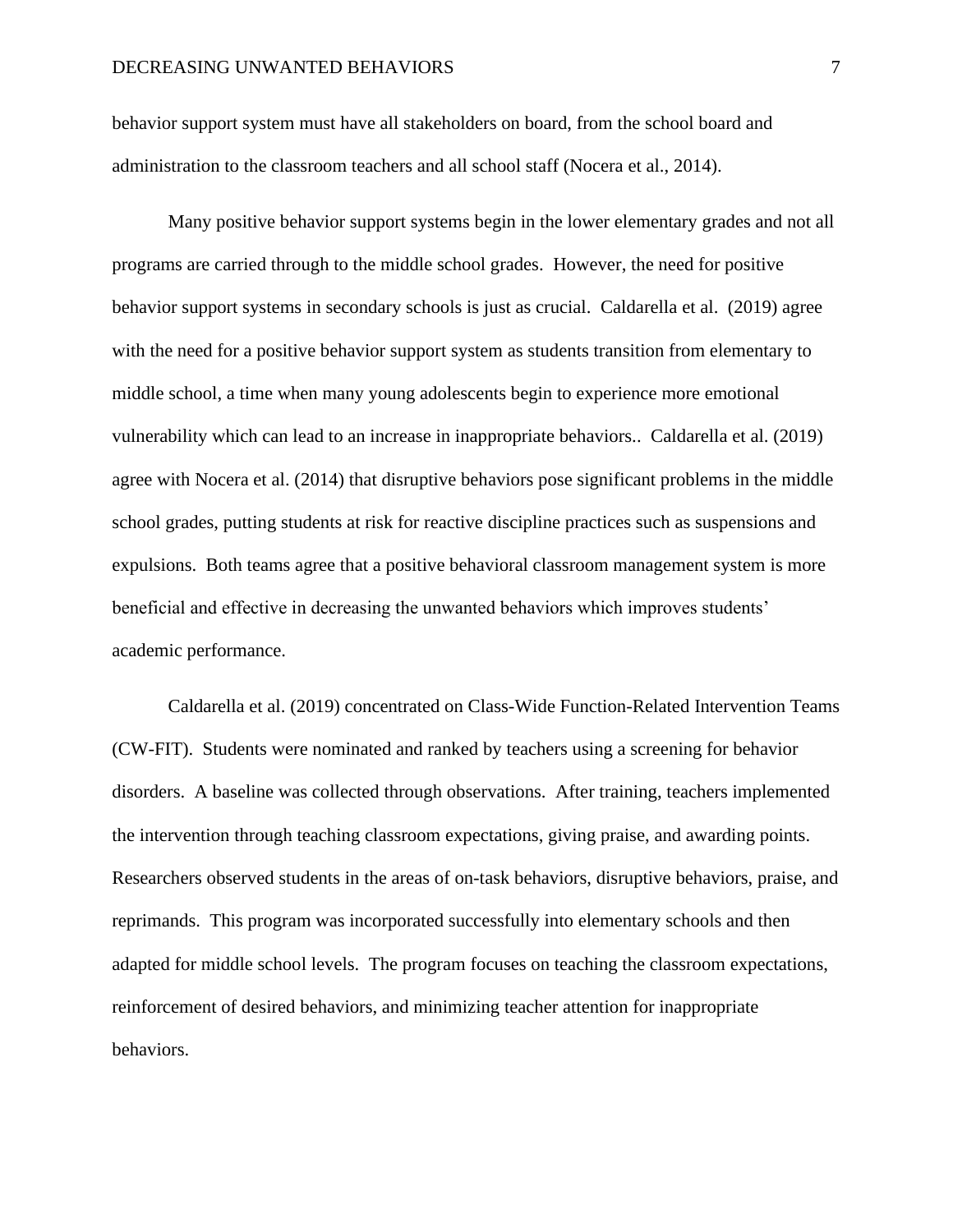Caldarella et al. (2019), found that when teachers implemented the program with fidelity, the study group's on-task behavior increased, target student on-task behavior increased, target student disruptive behavior decreased, and teacher praise to reprimand ratio increased. With a positive behavior support system in place, there is still a need for a social-emotional curriculum in order to cohesively meet the social and emotional needs of all students.

In 2004, Doolittle began studying state policies which encouraged evidence-based behavior support systems in schools to see if they included student social behavior as an outcome in their mission statements. Doolittle's research team viewed web pages searching for mission statements, certification requirements and statewide initiatives. Later, Horner et al. (2007) would join Doolittle in a further study to determine the extent to which all fifty state departments, and one territory department of education in the United States include goals for student social behavior in their mission statements, what criteria is used for individual students, classrooms, and schoolwide behavior support in certification standards for general education teachers, special education teachers, and principals, and what state initiatives were focused on improving student social behavior.

Through a survey of published literature which was provided by all 51 states and territories, the team found that behavior competency requirements for general education teachers was stated in the majority of states (Doolittle et al., 2007). The team also found behavior competency requirements stated for special education teachers in most and for elementary school administrators in just over half of the states (Doolittle et al., 2007). Results also found that very few of the states and territory's mission statements included a formal commitment to providing children the social skills support needed.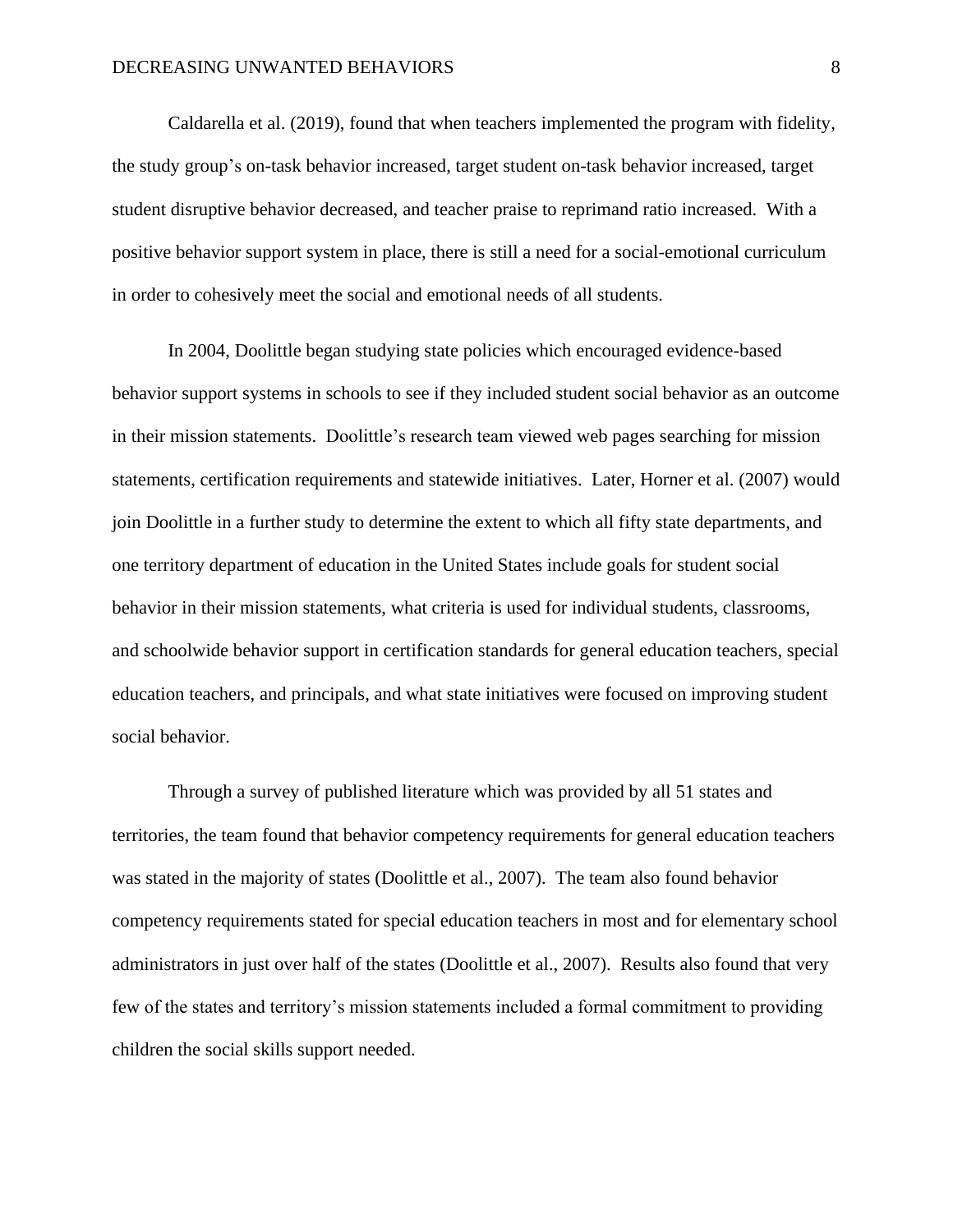The federal government had placed more weight on having supports in place for student social competence (Doolittle et al., 2007). This emphasis placed the responsibility with the states to make sure student social behavior was evident in their mission or goal statements (Doolittle et al., 2007). These supports enable the atmosphere of a school to become less disruptive, allowing teachers to teach and students to learn (Beach Center, 2005; Doolittle et al., 2007). The programs allow teachers to spend less time reacting to problem behaviors. States which have included a goal requiring teachers' competency in positive behavior support systems should provide training and ongoing support to increase the outcome of improving social health of all students (Doolittle et al., 2007).

#### **Social-Emotional Learning Programs**

Positive behavior support systems have been implemented in schools with positive outcomes in both behavior and academic gains. While we are aware of the need for the positive behavior support systems, there is also an increasing need to provide students with socialemotional learning programs. One study conducted by Strahan and Poteat (2020), investigates how a group of middle school students perceived their social-emotional development where a social and emotional learning program had been implemented in their school. Educators are caught in the middle of wanting to help and support their students through social-emotional challenges and wanting to teach the academic content students need in order to do well on mandated assessments (Strahan & Poteat, 2020). Students increased their skills in selfawareness, self-management, social awareness, relationship skills, and responsible decisionmaking (Strahan & Poteat, 2020). Students were able to make connections with teachers and peers and through reflection were able to make connections to interests, engagement, and accomplishments (Strahan & Poteat, 2020). Strahan and Poteat (2020), suggest that when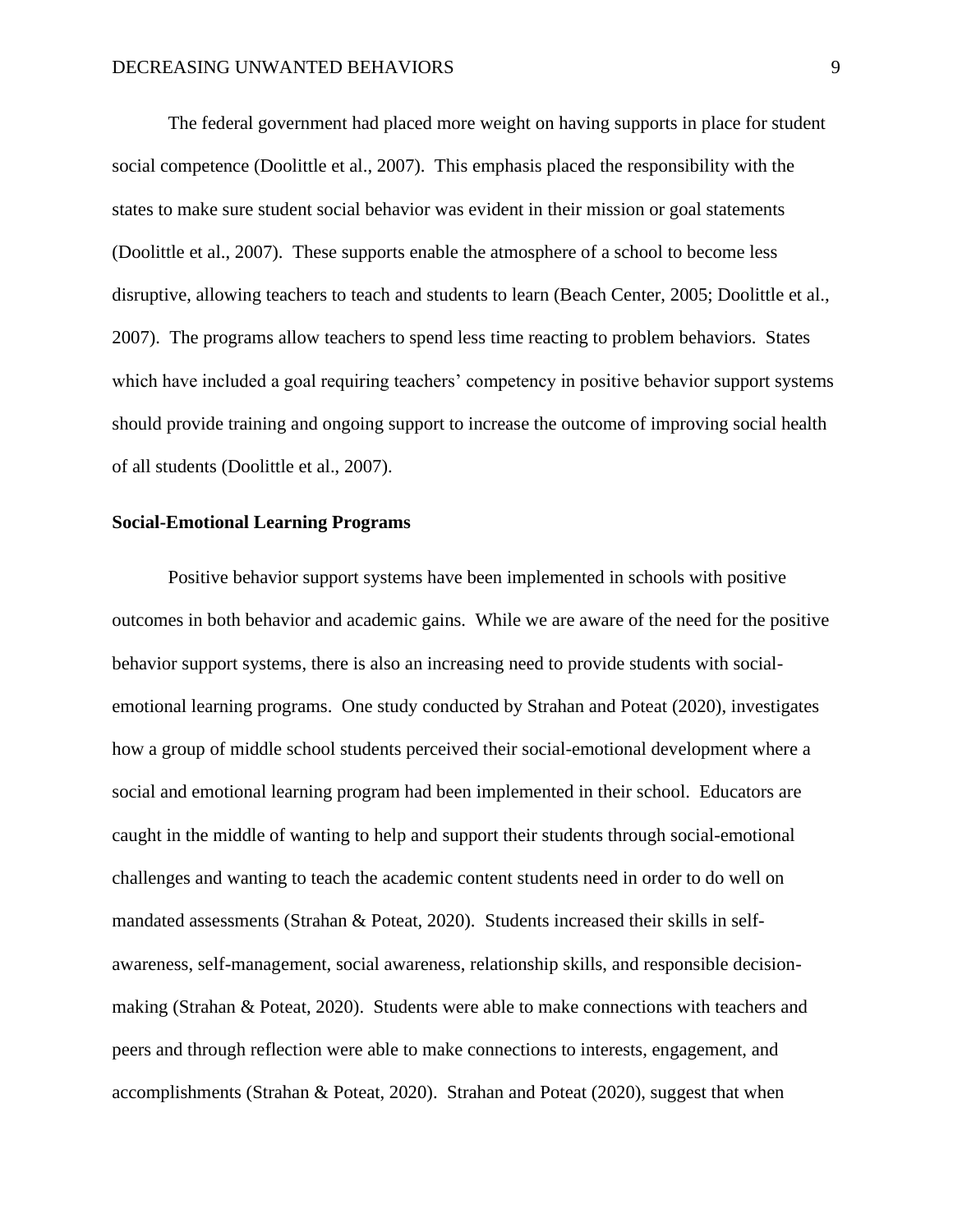### DECREASING UNWANTED BEHAVIORS 10

students go through the process of reflection in each of their classes, it may be beneficial in helping the students self-regulate their own social-emotional issues and apply what they have learned in order to keep the momentum of the classroom learning moving forward without disruption. Strahan and Poteat (2020) conclude that social-emotional connections can have an impact on students' personal and academic development.

Based on Strahan and Poteat's study, the benefits of a social-emotional curriculum in our schools in regard to making connections is apparent (2020). Students who participated in the study were more aware of the extent to which their teachers cared for them. This in turn created a climate of emotional safety allowing the students to have more positive interactions with their peers and positive experiences in their lessons (Strahan & Poteat, 2020). The positive interactions and positive experiences will allow the teachers to teach and the students to learn without being interrupted to deal with disruptive behaviors.

Social-emotional learning programs, when implemented with fidelity, can show positive outcomes, and can be utilized as a proactive or prevention program as opposed to a reactive program. A preventive or proactive program can help students learn the necessary skills to selfregulate their behaviors. Knight et al. (2019) conducted a study to find out if a social-emotional learning program could enhance social-emotional skills in the areas of empathy, self-regulation, social competence, and responsibility. Upon completion of the 2-year study, the researchers used the Social Emotional Assets and Resilience Scales (SEARS) to measure changes in the students' social-emotional competency skills (Knight et al., 2019). When teachers assessed students, results showed the teachers found that students had increased their social and emotional competency skills, were more aware of their own emotions, and were successfully using more positive strategies in difficult situations (Knight et al., 2019). Students, on the other hand, did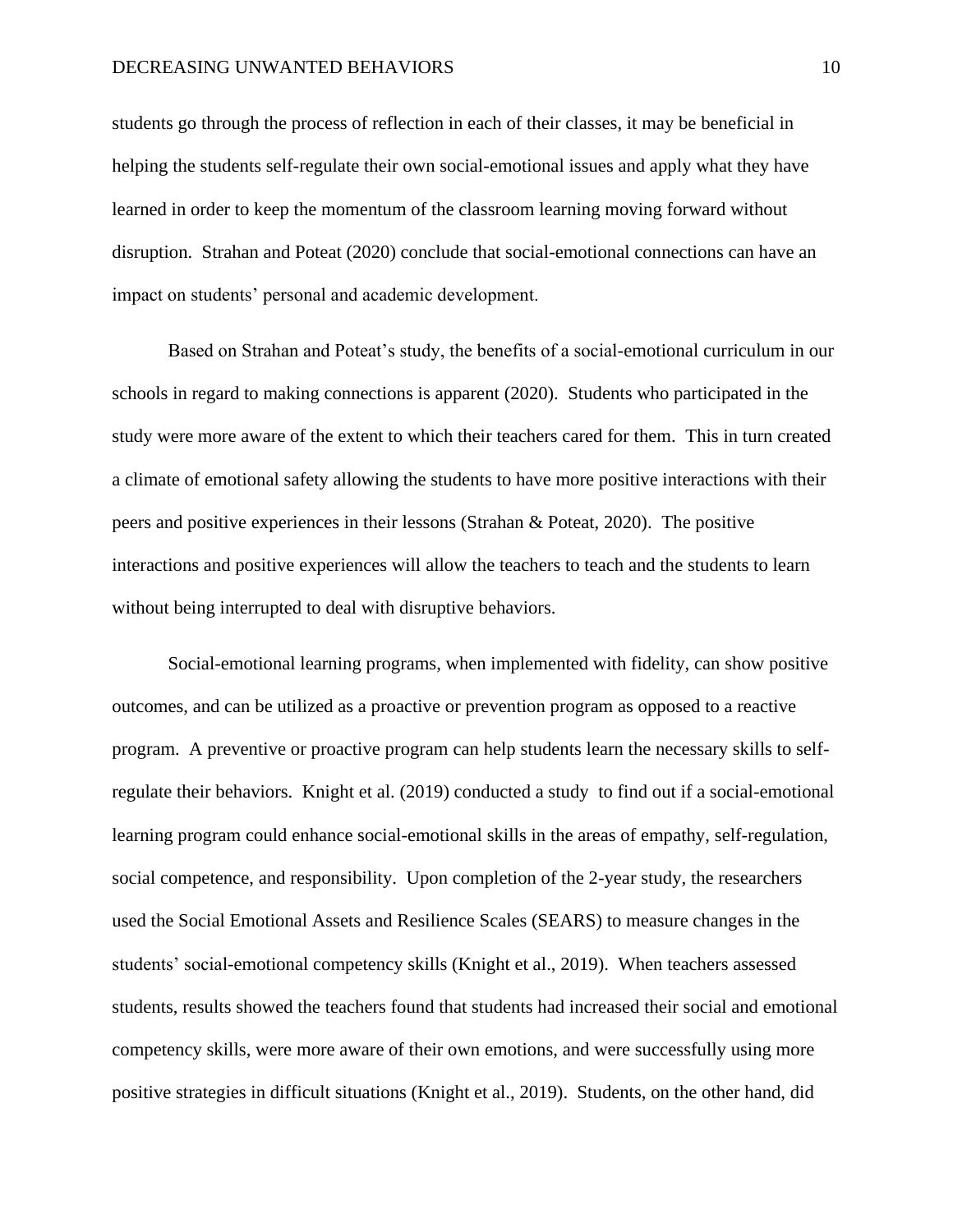not report a change. There was evidence found to confirm that the social-emotional program used did help students recognize their own emotions, were able to communicate their emotions more effectively, and they could use their emotions to help in guiding their decisions.

# *Second Step*

In addition to a social-emotional curriculum increasing students' abilities to make better connections with their teachers and peers, it also leads to increasing more positive behaviors and decreasing unwanted behaviors in the classroom by understanding and regulating emotions, learning to problem solve and to understand prosocial behaviors (Low et al., 2019). Low et al. (2019) examined the impact of Second Step, a social-emotional learning program most commonly used in elementary schools. From the results of their study, they concluded that it is important to have early implementation of a social-emotional learning program, such as Second Step. The effects of the program were more significant for students who were already displaying skill deficits; therefore, researchers found the Second Step program was better used as an intervention tool as opposed to being used as a prevention program.

Another study was conducted on the effectiveness of a social-emotional program, Second Step-Student Success Through Prevention (SS-SSTP), on increasing prosocial behaviors and academic skills for students with disabilities (Espelage et al., 2016). Students self-reported on measures including belonging, empathy, caring, and willingness to intervene in bullying situations. Researchers found that the students in the intervention group showed a significant increase in their willingness to intervene in bullying situations compared to the students in the control group (Espelage et al., 2016). The students in the intervention group also showed an increase of half a grade on their report cards. However, there were no notable differences between the two groups in the areas of empathetic concern and caring (Espelage et al., 2016).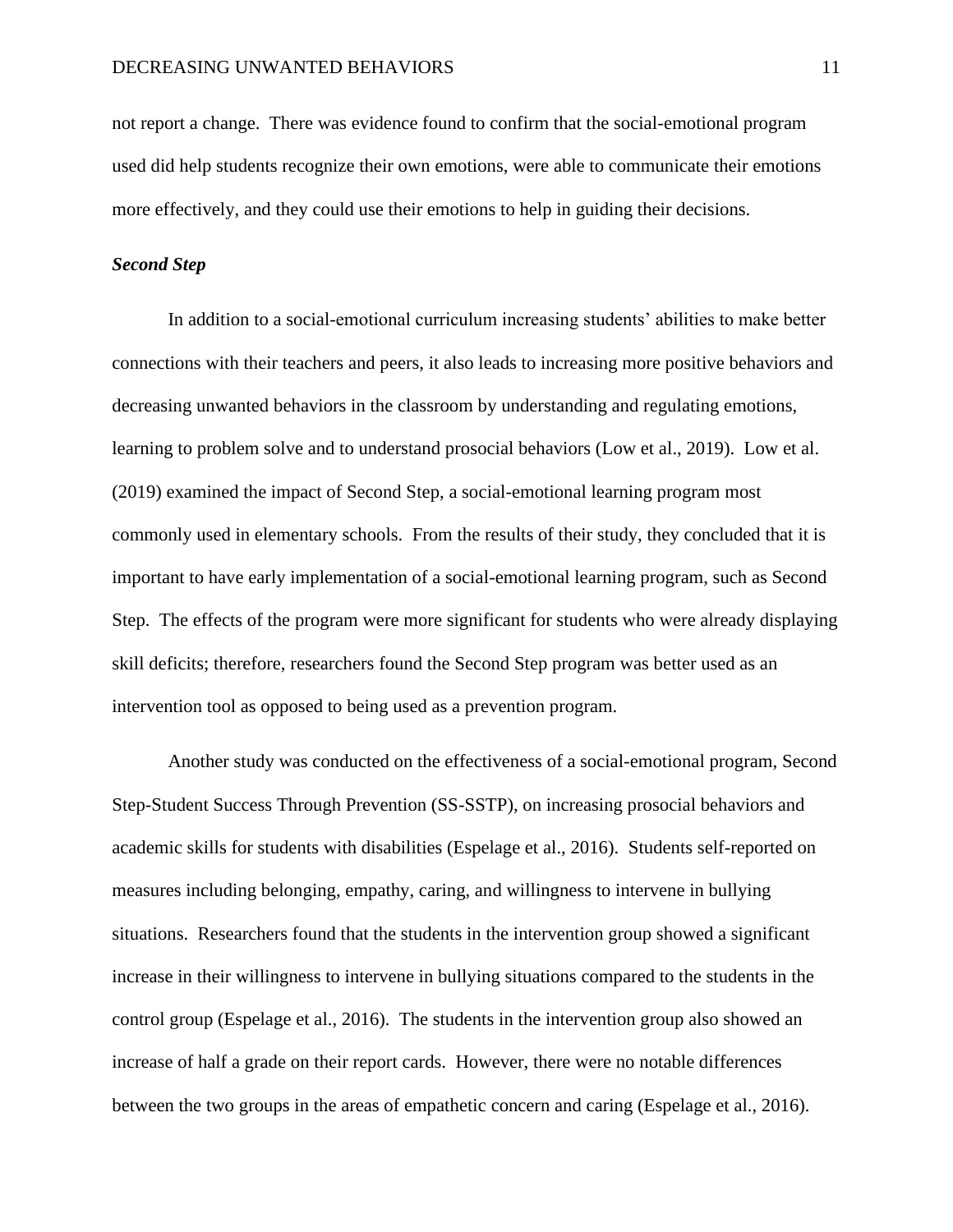# *Slowly but Steadily*

Another social-emotional program "Slowly but Steadily" is based on the idea that socialemotional skills can be taught in the classroom using explicit instruction by teachers in the same way they teach academic skills (Zins et al., 2004; Raimundo et al., 2013). This comprehensive program emphasizes teaching the skills and how to apply them to real-life situations (Raimundo et al., 2013). When children are given the tools to tune in to their self- and social awareness, learn to manage their emotions, build relationship skills, and learn how to solve their own social problems, children are able to cope (Raimundo et al., 2013). Incorporating these skills in early grades helps shape social competencies and helps them generalize these new competencies to other classes and extracurricular activities.

Raimundo et al., conducted a study to see if this social-emotional learning program would enhance social-emotional competencies while also helping reduce internalizing and externalizing problems (2013). There were significant gains in peer relations and social competence, however no gains were found for internalizing and externalizing problems. There was also an increase in emotional knowledge and academic behavior. There was also an impact on behavioral problems such as aggressiveness and social problems, but not on anxiety. Raimundo et al. (2013) found that students who already had a middle to higher level of socialemotional competencies did not benefit directly from the program but may have indirectly benefited through being around those students who gained more competencies and reduced their externalizing problems. Implementation of a social-emotional curriculum should not be limited to only students displaying the characteristics of mental health issues, but to all students as we can see from the results of the findings of Raimundo et al. (2013).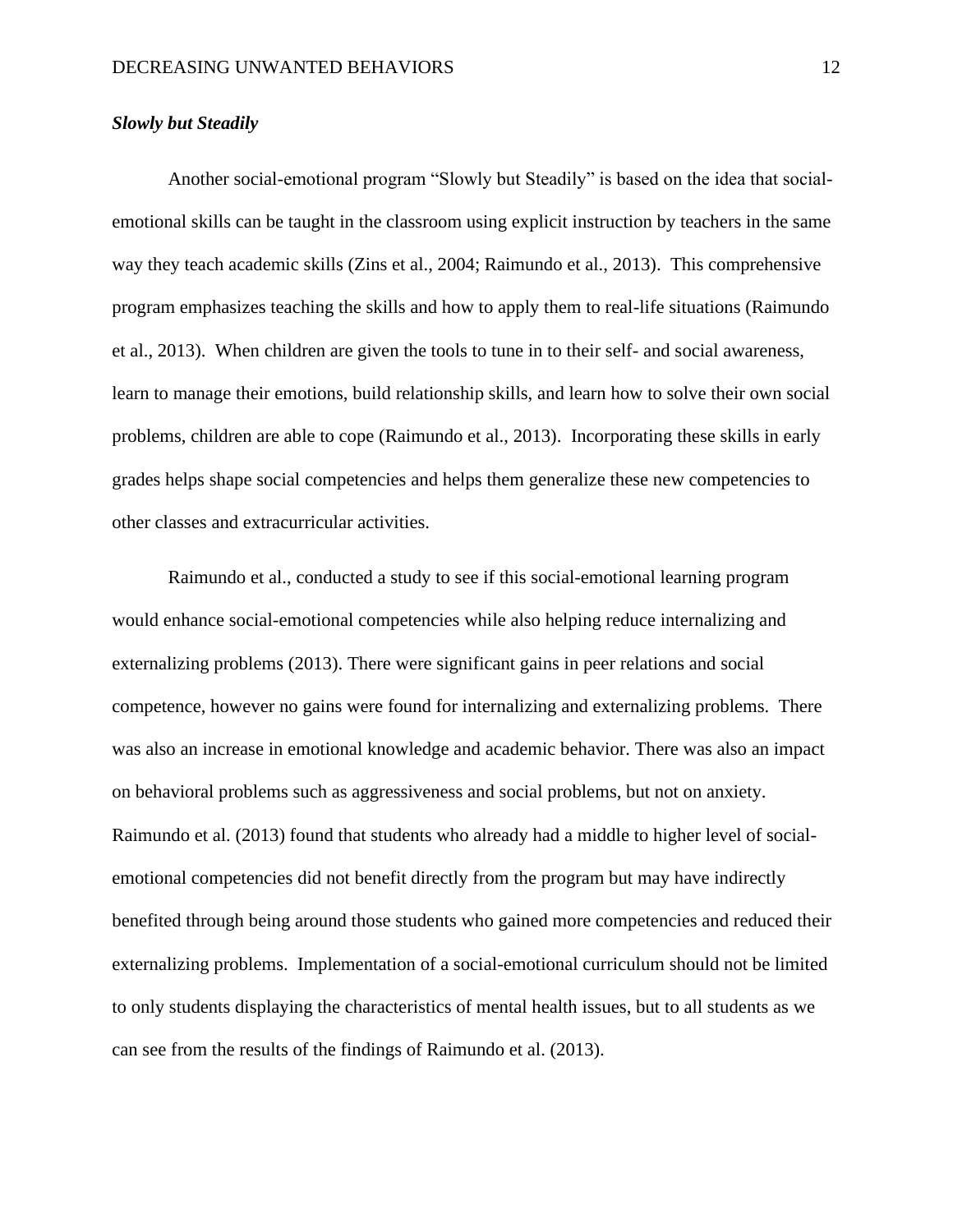# *Social Harmony*

Social Harmony is a social-emotional learning program based on the perceptions and experiences of students, teachers, and parents. Haymovitz and his team created a focus prompt which was established through a secure website for participants to anonymously respond. The researchers then sent out an informal questionnaire to all minors involved in the study. Once the responses were in, participants returned to the session to complete a virtual card sort. Haymovitz et al. (2018), found that parent involvement in the program was essential to the success of the program. The researchers also found that it is important to inform parents ahead of time of the specifics of the social-emotional learning program being implemented, prompting them to be actively engaged in the program. Social Harmony is restorative and showed promising results for success in developing skills and values, nurturing healthy relationships, and supporting or rewarding positive behaviors which in turn improve students' academic performance (Haymovitz et al., 2018).

# *Wyman's Teen Outreach Program®*

Wyman's Teen Outreach Program® is a social-emotional learning program used to reduce factors leading to unwanted behaviors in the classroom. McBride et al. (2016) examined the results of the program's success of decreasing students' suspensions received, skipping classes, and failing grades. The intervention program was delivered once a week. Students were also required to participate in 20 hours of school-based service learning. Pre- and post-test surveys were completed in the fall and spring by all participating students. McBride's team found that the students who participated in the intervention group showed a significant decrease in failing grades and also in skipping classes when compared to the students who were in the comparison group. There was also a significant difference between the two groups in the areas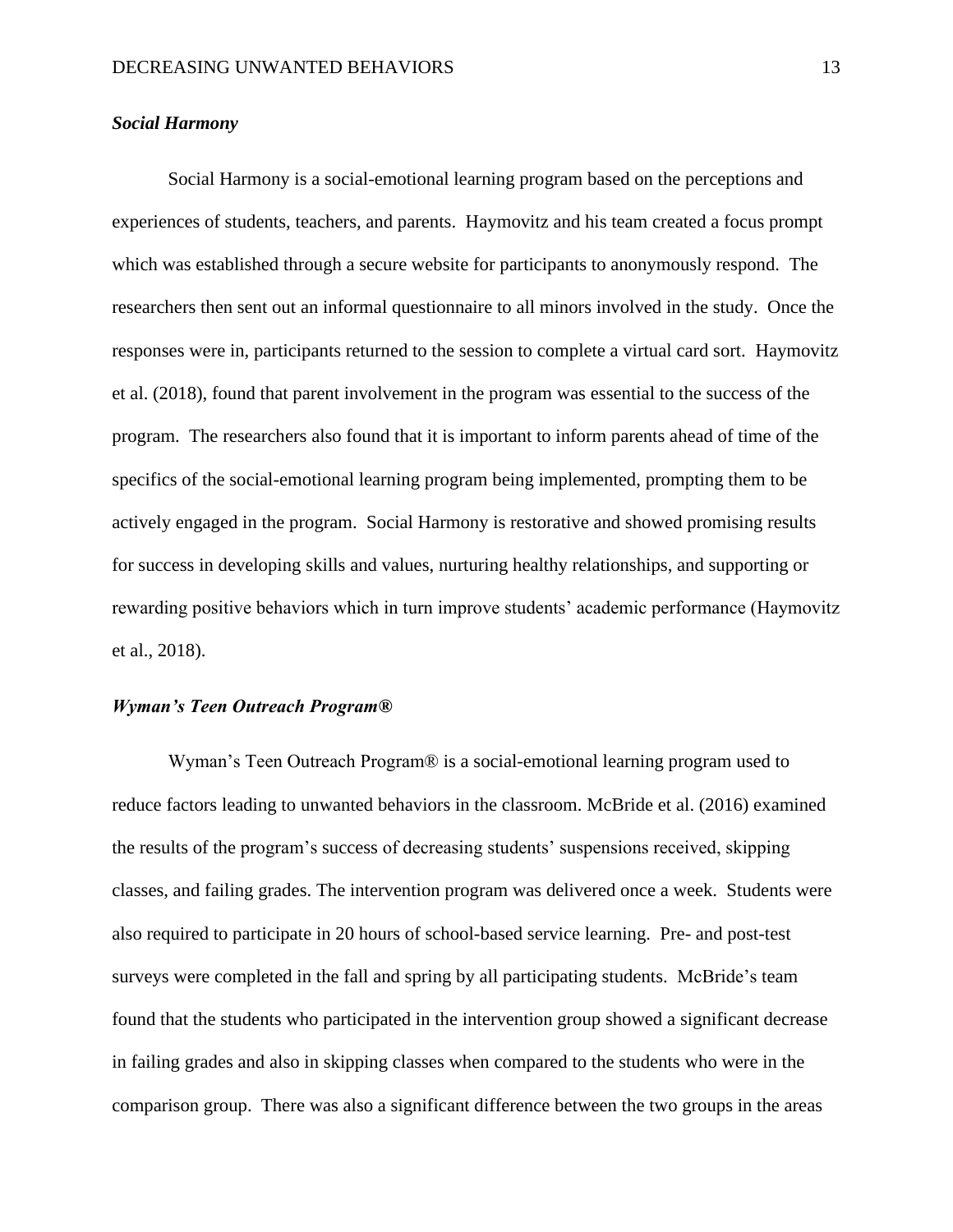of failing grades and skipping classes from the initial test to the posttest (McBride et al., 2016). McBride et al. (2016) found that the results of their study support the hypothesis that an intervention may positively affect behaviors to improve academic success.

# *Strong Kids*

The Strong Kids program has been successful in elementary schools but had not been evaluated in the middle school setting until 2020 when a group of researchers set out to see if this program could be successful in a middle school setting with adolescents dealing with physical, social, and academic changes in their lives (Neth et al., 2020). The participants in the study were at risk for emotional and behavioral disorders. Neth et al. (2020) reported that Strong Kids program was delivered with a high percentage of fidelity. Student's social emotional knowledge increased. There were no significant differences on the effects of students externalizing symptoms, but they did show improvement in the area of internalizing symptoms (Neth et al., 2020). Teachers reported improvements in their student's behaviors and in their relationships with their students. The teachers stated that the program gave opportunities for discussions that may not have happened without the program.

# *Social-Emotional Learning Foundations (SELF)*

The Social-Emotional Learning Foundations (SELF) is a social-emotional curriculum which is incorporated into a literacy curriculum as an intervention. Daunic et al. (2013) wanted to determine what effects would be evident from combining a social-emotional program with an academic program, in this case a literacy curriculum, as an intervention for children with emotional and behavioral disorders (Daunic et al., 2013). Explicit instruction was used to integrate social-emotional learning into the literacy curriculum through the use of interactive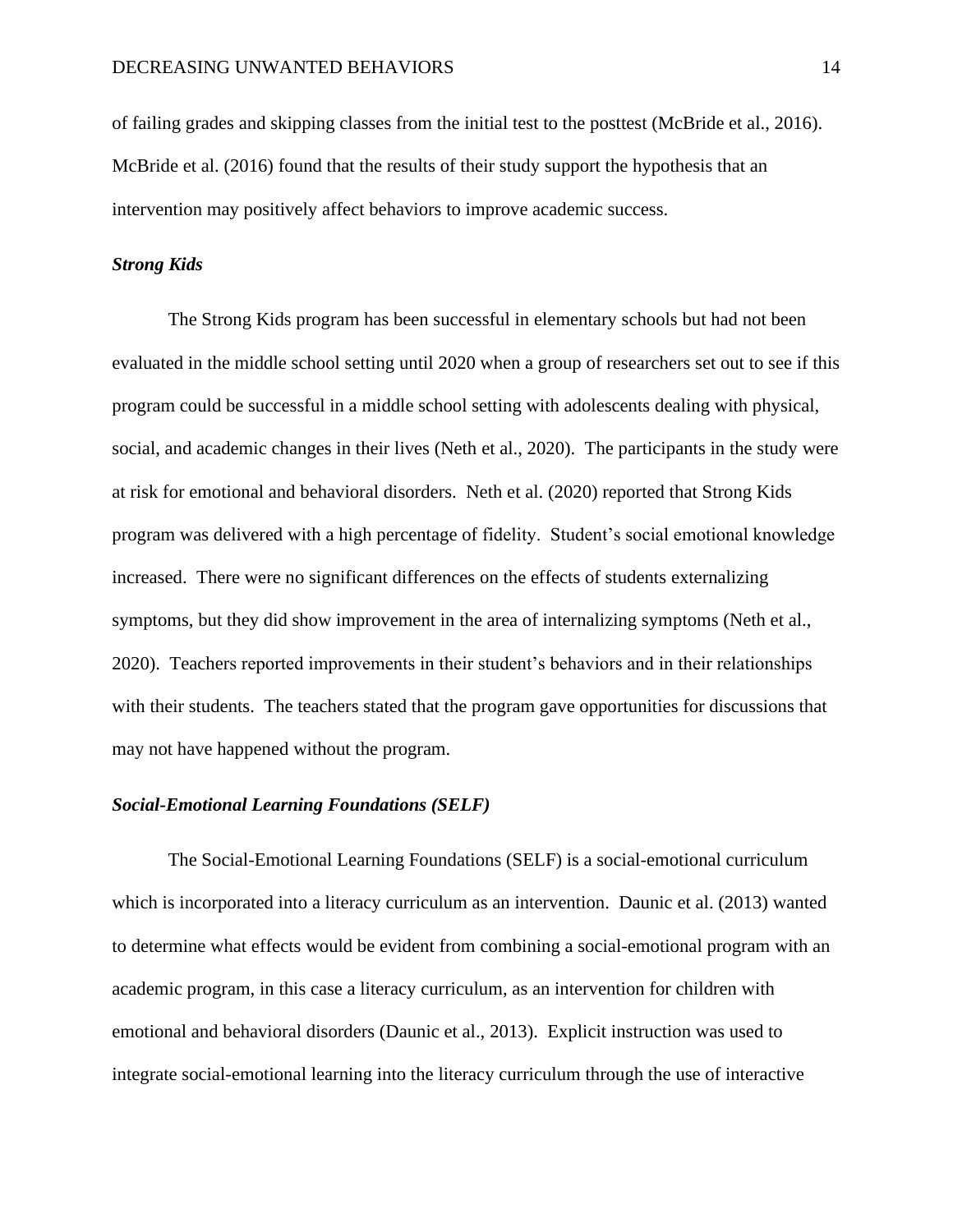storybooks containing social-emotional content. Researchers found that the Social-Emotional Learning Foundations (SELF) was beneficial in strengthening the self-regulation of emotions and behaviors which improved the social-emotional competencies of the students who were at risk for emotional and behavioral disorders (Daunic et al., 2013).

# *Promoting Alternative Thinking Strategies (PATHS)*

Schonfeld et al. (2015) designed a study to find what impacts are demonstrated on academic achievement for students who receive the Promoting Alternative Thinking Strategies (PATHS) intervention curriculum. Researchers gathered data, such as state mastery test scores, demographic data, school attendance, and dosage information. Students who participated in the intervention schools demonstrated higher levels of basic proficiency in core areas at some grade levels (Schonfeld et al., 2015). Researchers determined that the social-emotional instruction had a positive influence on academic proficiency, especially for students in high-risk school settings.

Humphrey et al. (2017) conducted a study on the relationship between levels of implementation and outcomes of school-based social-emotional learning interventions and had differing results. Observations and surveys were used by Humphrey's team to generate data. The research team found that the levels of implementation quality and responsiveness had little significance associated with other intervention outcomes and the same for levels of procedural fidelity, dosage, and reach (Humphrey et al., 2017). Humphrey's team found no relation between variability and intervention outcomes in the PATHS curriculum (Humphrey et al., 2017). The team was unable to find an association between fidelity and outcomes in the PATHS trials and are still questioning why higher levels of dosage were associated with significantly worse intervention outcomes when using the PATHS intervention curriculum (Humphrey et al., 2017).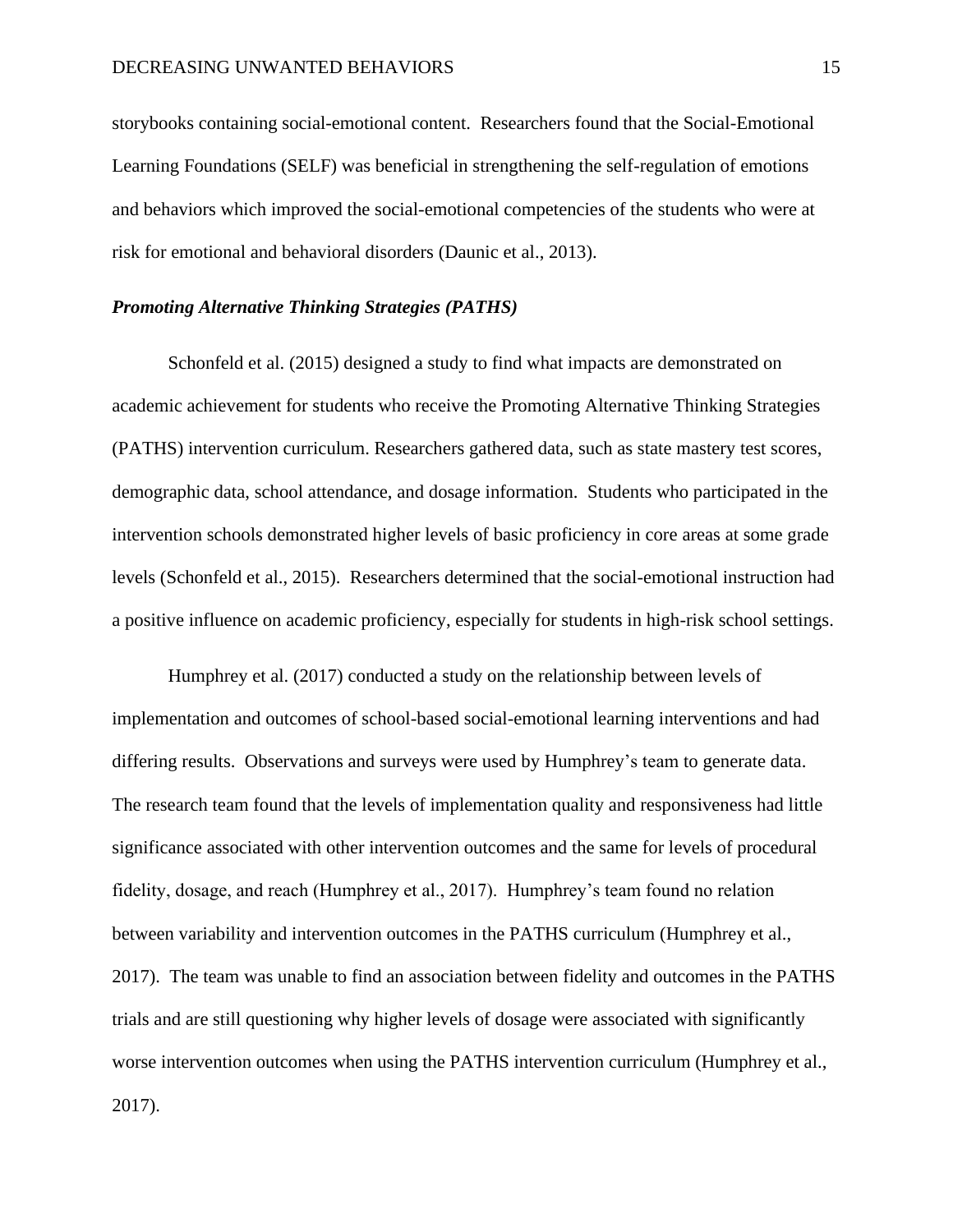Social-emotional curriculum is more prevalent in schools today than ever before. There is not a specific program that works for every student in every school. Schools must continue to reevaluate which program they are using and learn to adapt to their students' needs. Bailey et al. (2019) set out to see what effects re-imagining social-emotional learning can happen in school and in out-of-school times by using a developmental model that identified specific, ageappropriate skills, focused on flexible strategies, and was led by teachers who were responsive to students' specific needs and experiences.

The research team provided strategies to teachers working with students in an OST (Out of School Time) summer program (Bailey et al., 2019). The strategies covered cognitive, emotional, social, grade-level specific, and all level strategies. The research team discovered that the strategy-based approach used to implement a social-emotional learning program was not only practical but was a positive experience for all who participated (Bailey et al., 2019). Teachers were able to choose which strategies they felt were most beneficial to their students, which resulted in a more positive experience with the program. The participating teachers in this study noted an increase in students' self-esteem and a decrease in conflicts among their peers (Bailey et al., 2019).

### **Bullying Intervention Programs**

Positive Behavior Support Systems and social-emotional learning curriculums can have a positive impact on students' social-emotional well-being as well as on their academic success (Cipra & Hall, 2019). There are also programs available that focus on strengthening socialemotional competencies to decrease at risk behaviors such as bullying (Domino et al., 2013). Many of these programs are geared toward working with the students who are doing the bullying, but there is a need to have interventions that provide all students with the tools needed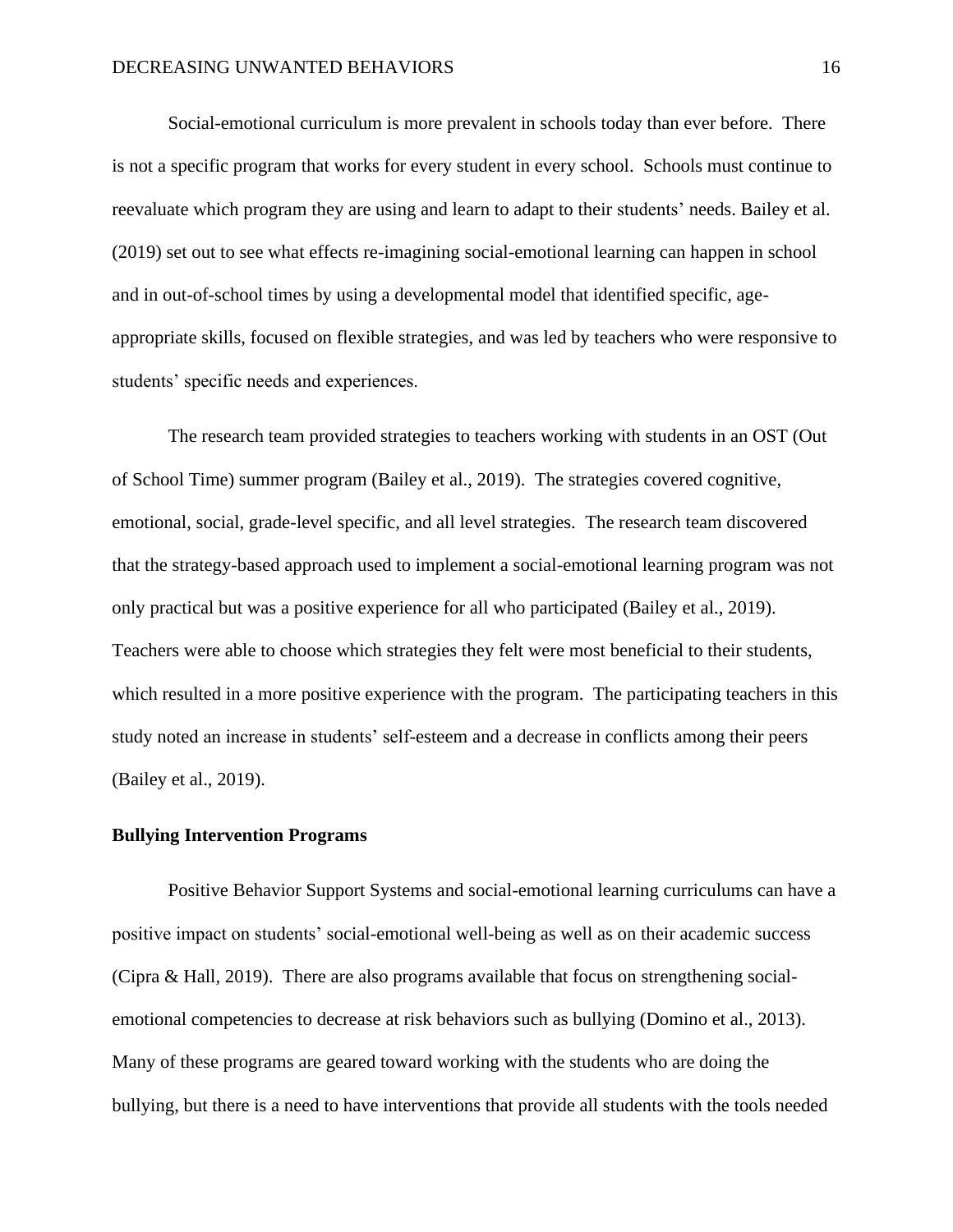to decrease the bullying behaviors and to also decrease the victimization behaviors (Domino et al., 2013). Studies by Domino et al. (2013) and Cipra and Hall (2019) were conducted on two of the programs that are tied in to a social-emotional curriculum.

# *Take the Lead (TTL)*

A study was conducted by Domino et al. (2013) to find out how a theory-driven program for bullying and victimization could strengthen the social competencies of students in order to reduce these behaviors. The Take the Lead 16 week program was based on social-emotional learning and the Positive Youth Development theories. Students were given the Peer Relations Questionnaire to self-report bullying and victimization behaviors (Domino et al., 2013). Students who participated in the Take the Lead reported a significant decrease in bullying and victimization (Domino et al., 2013). Domino's team report a need to continue identifying intervention alternatives to address bullying behaviors and that it should continue to be a priority (Domino et al., 2013).

# *COREMatters*

Another program used to address bullying intervention is the CORE*Matters* program. Cipra and Hall wanted to study the bullying intervention program being piloted to find out what impact the program would have on the students in a middle school setting (2019). A survey packet was completed by all of the participants and then the CORE*Matters* curriculum was implemented into the middle school and was taught by a law enforcement officer and a master of martial arts (Cipra & Hall, 2019). Research led to the findings that the CORE*Matters* program had a significant impact on higher self-esteem in the intervention group and also was consistent with other research where physical activity is used as an intervention tool (Cipra & Hall, 2019).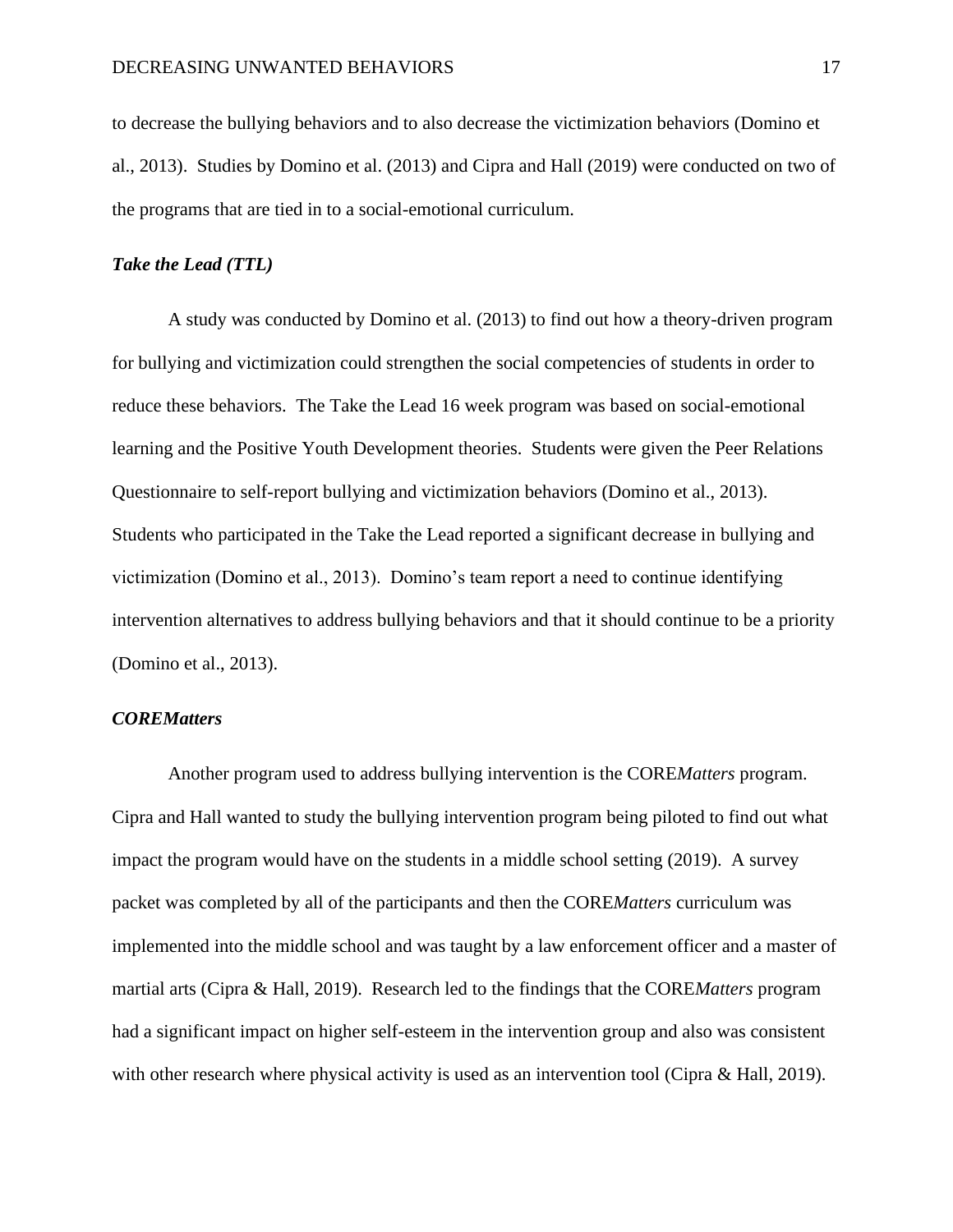The findings also showed that this program positively impacted the school climate and decreased the number of reports of teasing (Cipra & Hall, 2019). Cipra and Hall also noted evidence showing an increase in cohesion, trust, and a sense of belonging among the students which may have led to a decrease in negative behaviors such as bullying (2019).

## **School-Based Social-Emotional and Character Development Programs**

Substance abuse, violent behaviors, and sexual activity are currently some of the leading public health issues in our children, as young as elementary age (Li et al., 2011). One program being implemented in some elementary and middle schools is the Positive Action program. Li's research team designed their research to find out what effects the Positive Action program can have for enhancing academic achievement and increasing involvement while decreasing disciplinary referrals and violence (Li et al., 2011). Teachers and staff were trained and then the program was implemented over a 3-year period. A Unit Implementation Report was completed by teachers at the end of each unit taught, approximately every 6 weeks and surveys were conducted at the end of the 3-year program (Li et al., 2011). The results showed that students who participated and completed the 3-year Positive Action program reported less substance abuse, violence, bullying, and disruptive behaviors (Li et al., 2011).

Beets et al. (2009) conducted another study on the Positive Action program to find out the preventative benefits of the Positive Action program in the areas of student substance abuse, violence, and voluntary sexual activity. Just as in the study conducted by Li et al. (2011), the Positive Action program was delivered by teachers in their classrooms (Beets et al., 2009). Beets' research team found a significant decrease in substance abuse, violence, and sexual activity for the students who participated in the Positive Action program, concluding that there can be a strong beneficial effect on the behaviors of students in the program (Beets et al., 2009).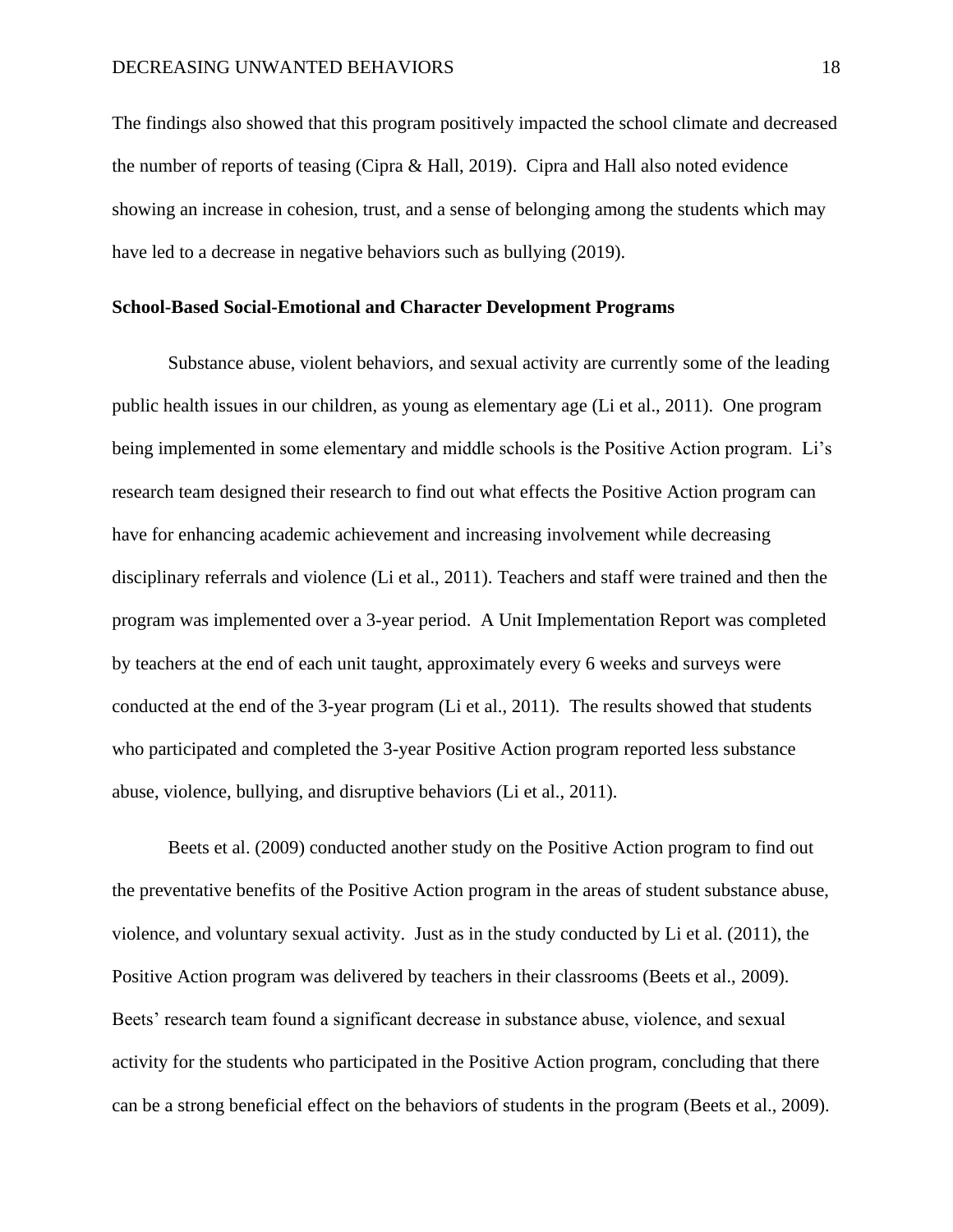A 6-year study on the impact of Positive Action, a school-wide social-emotional and character development program, was conducted by Bavarian's team (2013). Surveys were administered at the beginning of the study and then again seven more times over the 6-year period. Surveys were also completed by parents and teachers. Bavarian's research team found that the intervention had a positive impact on decreasing absenteeism, greater growth in academic motivation, and a growth in ability (Bavarian et al., 2013). These findings were considered to be predictors of long-term academic achievement and graduation rates (Bavarian et al., 2013). Improvements in test scores for high-risk groups involved in this study were another positive outcome (Bavarian et al., 2013).

The increase in the number of referrals based on non-compliance, disrespect, abusive and inappropriate language, threats, and physical aggression has prompted the school district in this study to implement the Positive Action program. The goal of the study was to research the effectiveness of the program in decreasing unwanted behaviors, such as non-compliance, disrespect, abusive and inappropriate language, threats, and physical aggression, in a middle school setting and provide follow up data to determine the success of the program.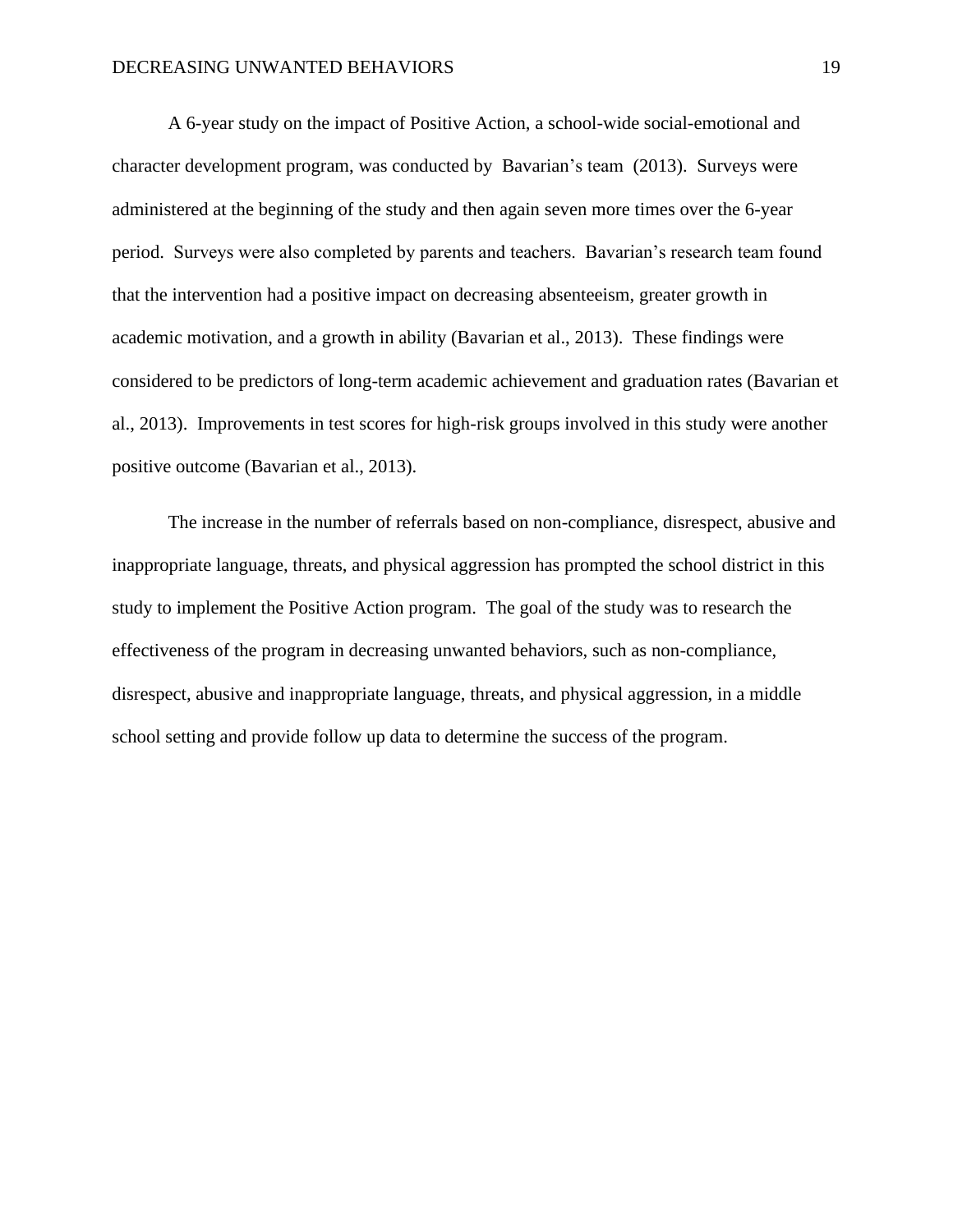### **Methods**

<span id="page-20-0"></span>The purpose of the action research study was to determine the effects of a socialemotional program on the behaviors of middle school students. What effect does the implementation of a social-emotional learning curriculum have on decreasing unwanted behaviors in a middle school setting? A qualitative design was used to gather data needed for this action research study. The effectiveness of the Positive Action was tested against the impact it has on the outcome of decreasing unwanted behaviors in the classroom by comparing referral data within one year before and five weeks after the implementation of Positive Action.

# <span id="page-20-1"></span>**Participants**

# *Student Participants*

This study took place in a rural, consolidated middle school in Northeast Iowa. Participants included ten students in sixth grade, 2 girls and 8 boys. The participating students included 80% of whom were white and 20% of whom were Latino/Hispanic. Of the ten participants, none were identified with special needs. The ten students were chosen based on the data collected from the participating school's JMC gradebook, which includes a discipline referral system, showing they received one or more referrals from September of 2020 to prior to the implementation of the social-emotional learning program in September of 2021. The implemented program, Positive Action, is a comprehensive social-emotional learning program. It is aimed at improving academics, behavior, and character skills for adolescents.

# *Staff Participants*

The Positive Action lessons were taught and/or assisted by the participating school's social worker, guidance counselor, and dean of students. One middle school special education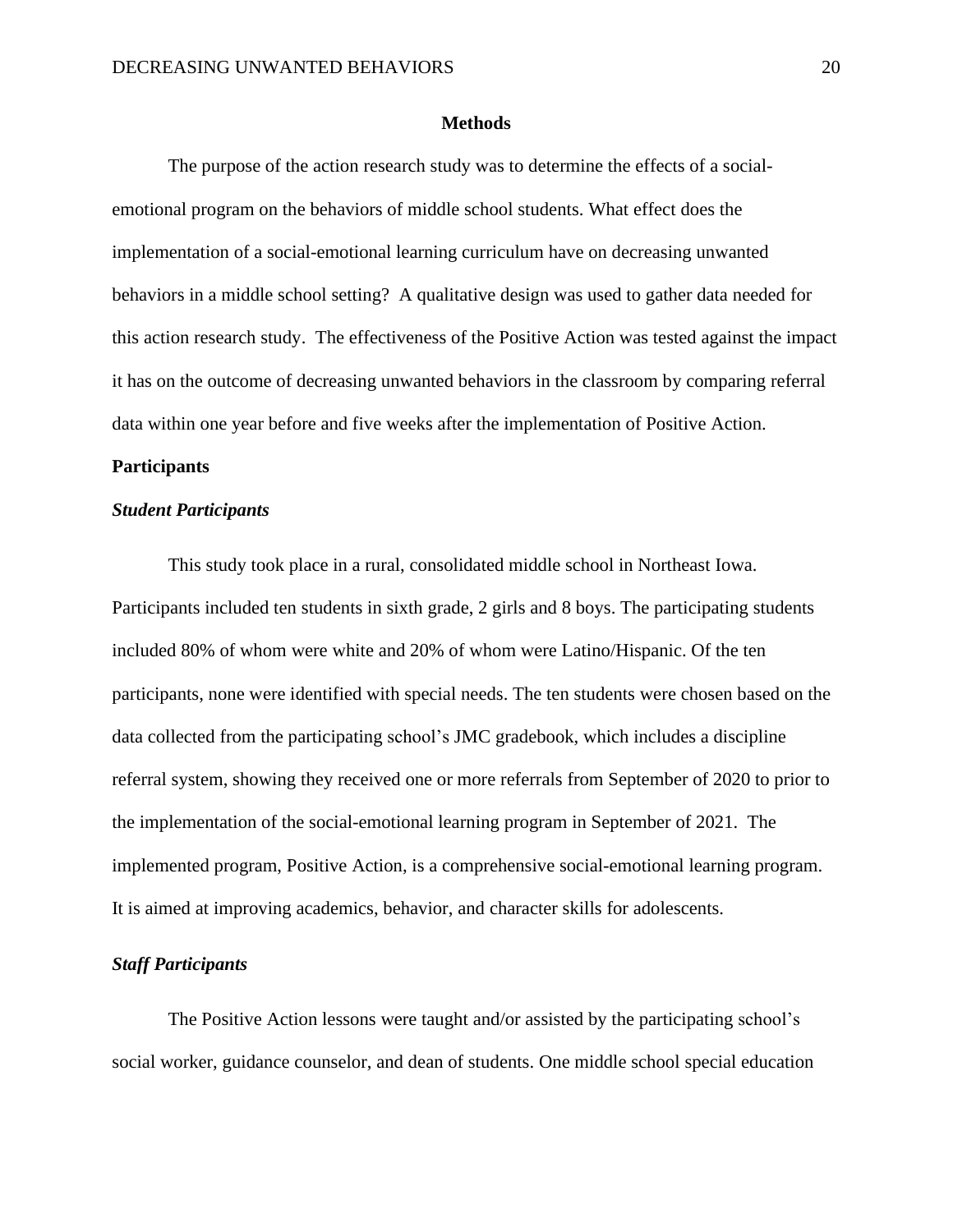teacher was present for the lessons to assist students with special needs. Lessons were 30 minutes long and were taught once a week.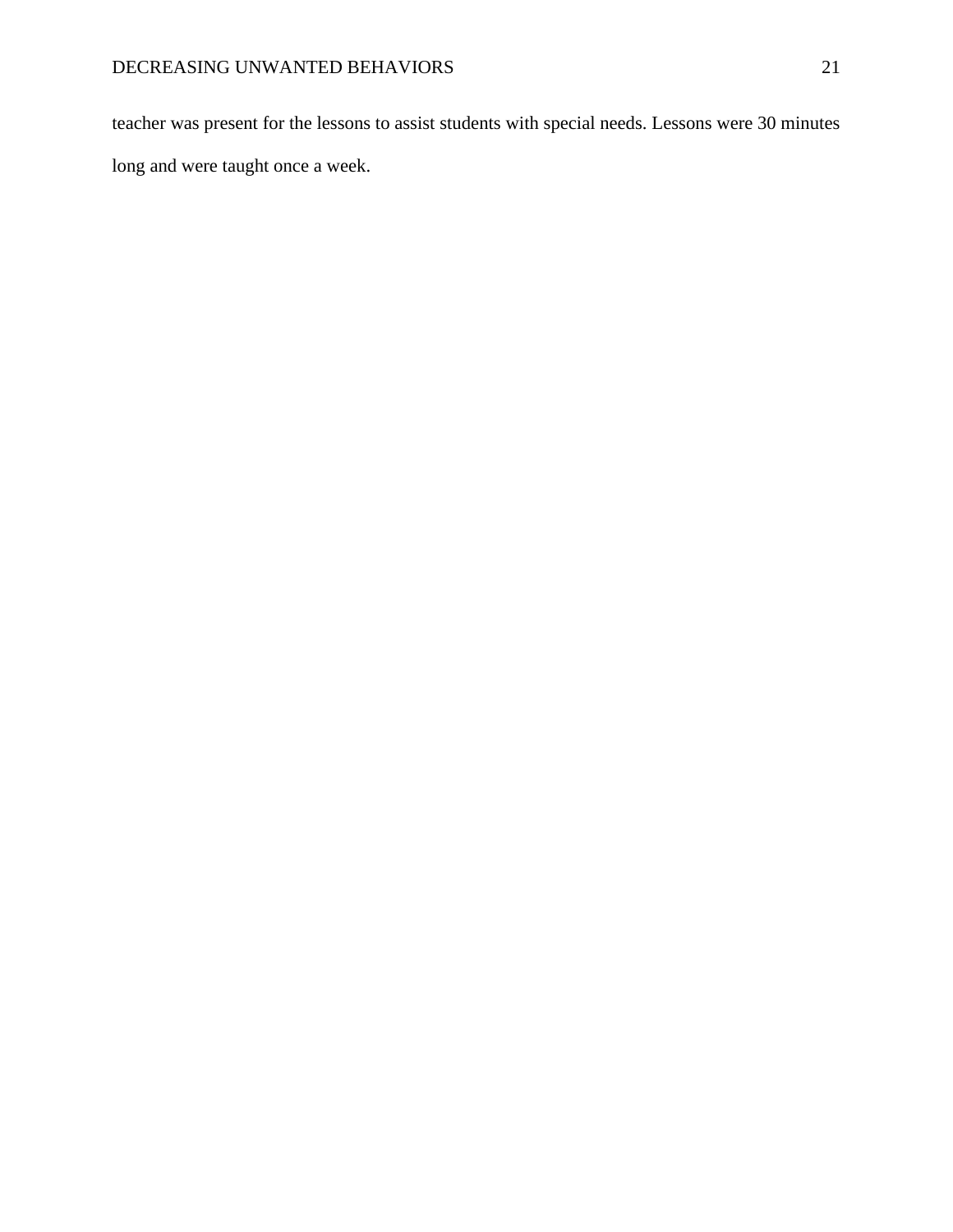# **Data Collection**

<span id="page-22-0"></span>The total number of referrals for ten  $6<sup>th</sup>$  grade students was retrieved from the participating school's JMC gradebook in the discipline referral section of the program. The program was implemented on September 28, 2021. Data was recorded from the school's JMC discipline referral section of the school's gradebook program. on a checklist of unwanted behaviors in the classroom; verbal threat/harassment/physical aggression, disrespect/noncompliance, abusive/inappropriate language, and technology violations. The number of referrals for each of the unwanted behaviors was checked off by the name of the student who received the referral. After the initial lesson was taught, referral data was retrieved on a weekly basis from the school's JMC program. Data was then transferred to an Excel spreadsheet. A dependent sample *t*-test was used to determine whether the number of discipline referrals, related to unwanted behaviors in the classroom, given prior to implementing Positive Action, significantly differed from the number of referrals, related to unwanted behaviors in the classroom, given after the implementation of Positive Action.

An IRB Exemption was approved for this research project. Student records were obtained from the Dean of Students only for the information needed about referrals from the prior year. Current records were obtained through the school district's JMC program. All Family Educational Rights and Privacy Act (FERPA) requirements were followed during this research. Students participating in the study were given a random number so no identifiable information is present.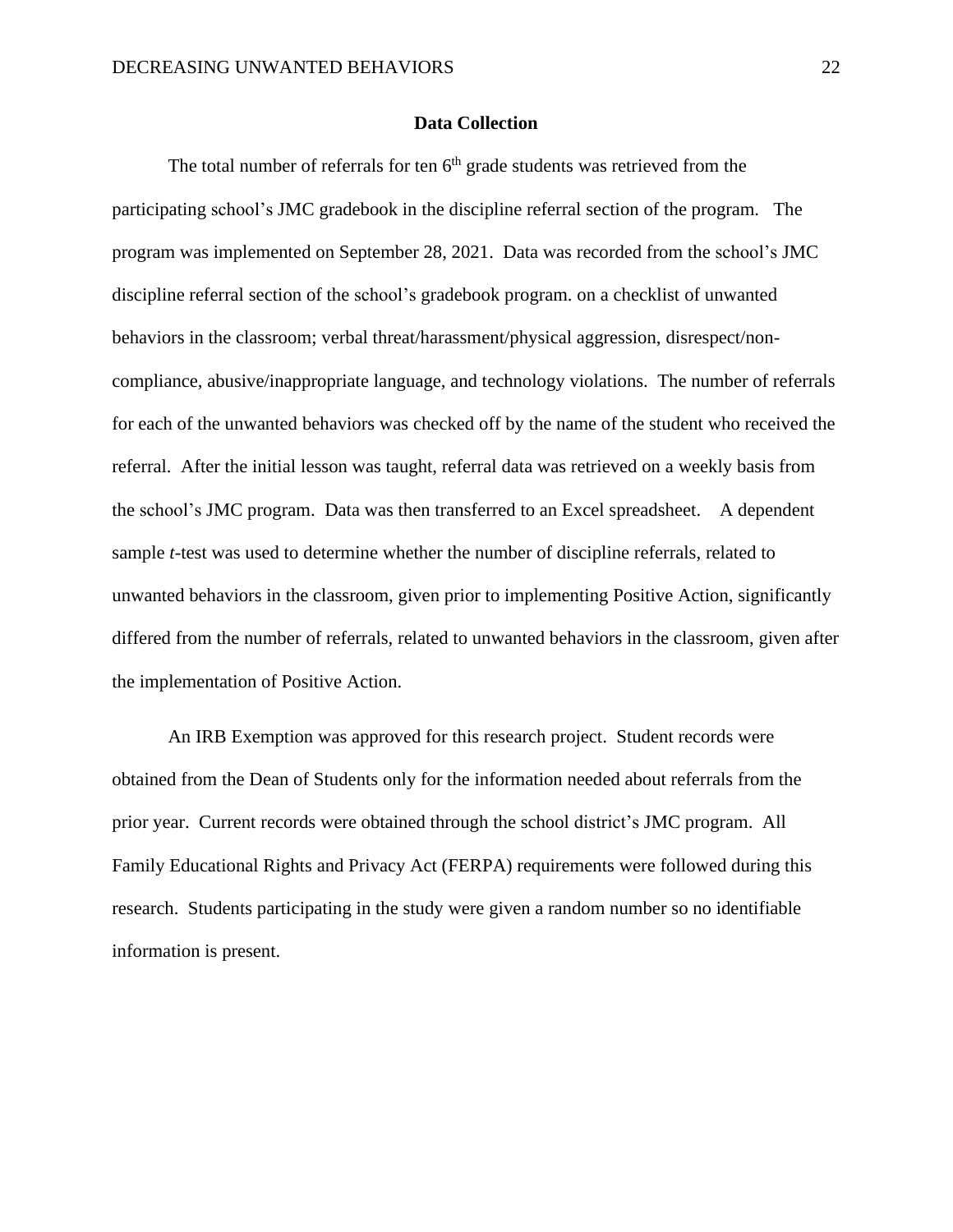## **Findings**

# <span id="page-23-1"></span><span id="page-23-0"></span>**Data Analysis**

Social-emotional programs are emerging in schools across the country to provide ways for students to manage situations and relationships in their everyday lives. The programs provide tools for students to use to respond to situations appropriately to help decrease problem behaviors that may occur. The goal of the social-emotional initiative is to see a decrease in the number of referrals from the previous year. The hope is that with the strategies and tools provided to self-regulate and decrease unwanted, or disruptive, behaviors in the classroom, students will be able to focus more on their studies.

The Positive Action program was implemented in the middle school at the end of September 2021. The program was introduced to all  $6<sup>th</sup>$  grade students. Positive Action is intended to be a three-year program; therefore, the  $8<sup>th</sup>$  grade students did not receive the Positive Action instruction but received a guidance class instead. Students in  $7<sup>th</sup>$  grade did not begin Positive Action during the time of this study but will receive one semester of the program in the spring of 2022.

Before beginning observation of the behaviors of the  $6<sup>th</sup>$  grade students in the classrooms, data was gathered, with the assistance of the school's Dean of Students, on the number of referrals students received in the year prior to the program's implementation. The referrals were retrieved from the school's JMC records. The focus for the study was then placed on the ten students who had received referrals the previous year and the current year prior to the implementation of the Positive Action program. Defiance, noncompliance, insubordination, and disrespect were grouped together due to teachers writing the same behavior with a different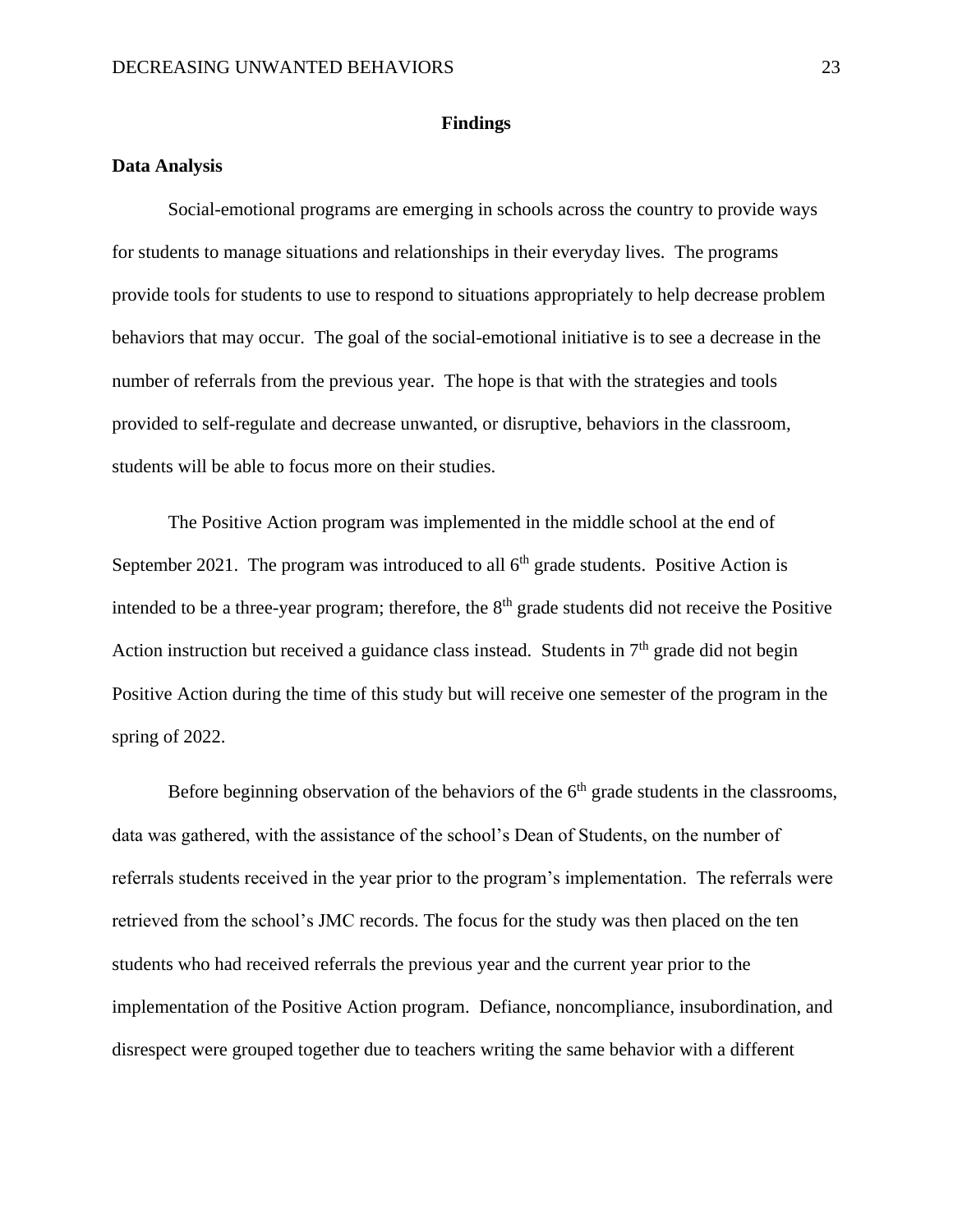descriptor. The other three categories that were most prevalent were inappropriate/abusive language, verbal/physical aggression, and technology violations.

The data gathered is from September of 2020 to September 27, 2021, prior to the first lesson on September 28, 2021. After the data was gathered, a dependent samples *t*-test was used to determine if there was a significant difference in the number of referrals given prior to the implementation of the Positive Action program compared to the number of referrals given after the implementation of the program. The data on ten  $6<sup>th</sup>$  grade students, provided a baseline showing a total of 22 referrals given, an average of 2.20 referrals per student. After five weeks of lessons, the ten 6<sup>th</sup> grade students received a total of 5 referrals, an average of 0.50 referrals per student. The results of the dependent samples two-tailed *t*-test show a significant difference between the baseline of referrals ( $M = 2.20$ ,  $SD = 1.40$ ) and the number of referrals after the implementation of Positive Action ( $M = 0.50$ ,  $SD = 0.97$ ),  $t(9) = 5.07$ ,  $p < .001$ .

<span id="page-24-0"></span>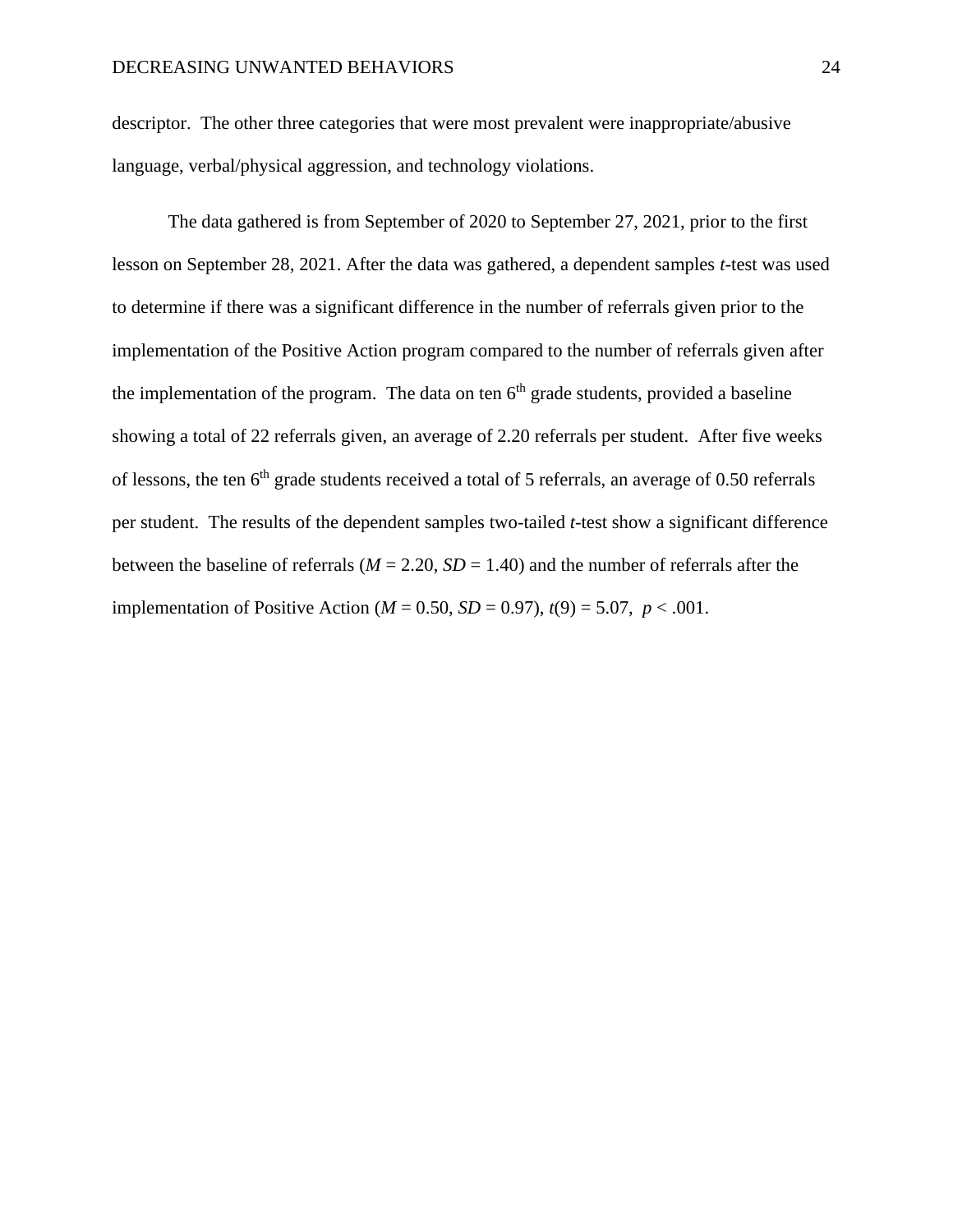### **Discussion**

#### <span id="page-25-0"></span>**Summary of Major Findings**

In the trial of the Positive Action program in this study, the intervention had a positive effect on a decrease in the number of referrals, particularly in the areas of verbal threat/harassment/physical aggression (4 prior to the program, 1 after implementation of the program), disrespect/non-compliance (13 prior to the program, 1 after implementation of the program), and abusive/inappropriate language (3 prior to the program, 1 after implementation of the program). There was no change in the number of technology violations (2 prior to the program, 2 after implementation of the program). There was also a decrease in the number of students who received a referral after the implementation of the program.

Prior to implementation, from September 2020 through September 2021, ten students had received referrals. After the initial start date of the program on September 28, 2021, only three students had received referrals. Of those three students, one student decreased referrals from two referrals prior to the program down to one referral after the implementation of the program. A second student decreased referrals from five prior to the program to one referral after implementation of the program. The third student decreased referrals from four referrals prior to implementation of the program to three referrals afterward.

The decrease in number of referrals noted in this study may be due to the implementation of the skills taught in the Positive Action weekly lessons such as learning to recognize a positive self-image, problem-solving ways to improve socially and emotionally to feel better about oneself, setting goals for social self-improvement and for emotional self-improvement, and learning the importance of empathy. An increase in these skills are encouraging as they can indicate predictors of an increase in greater self-regulation of emotions and behaviors causing a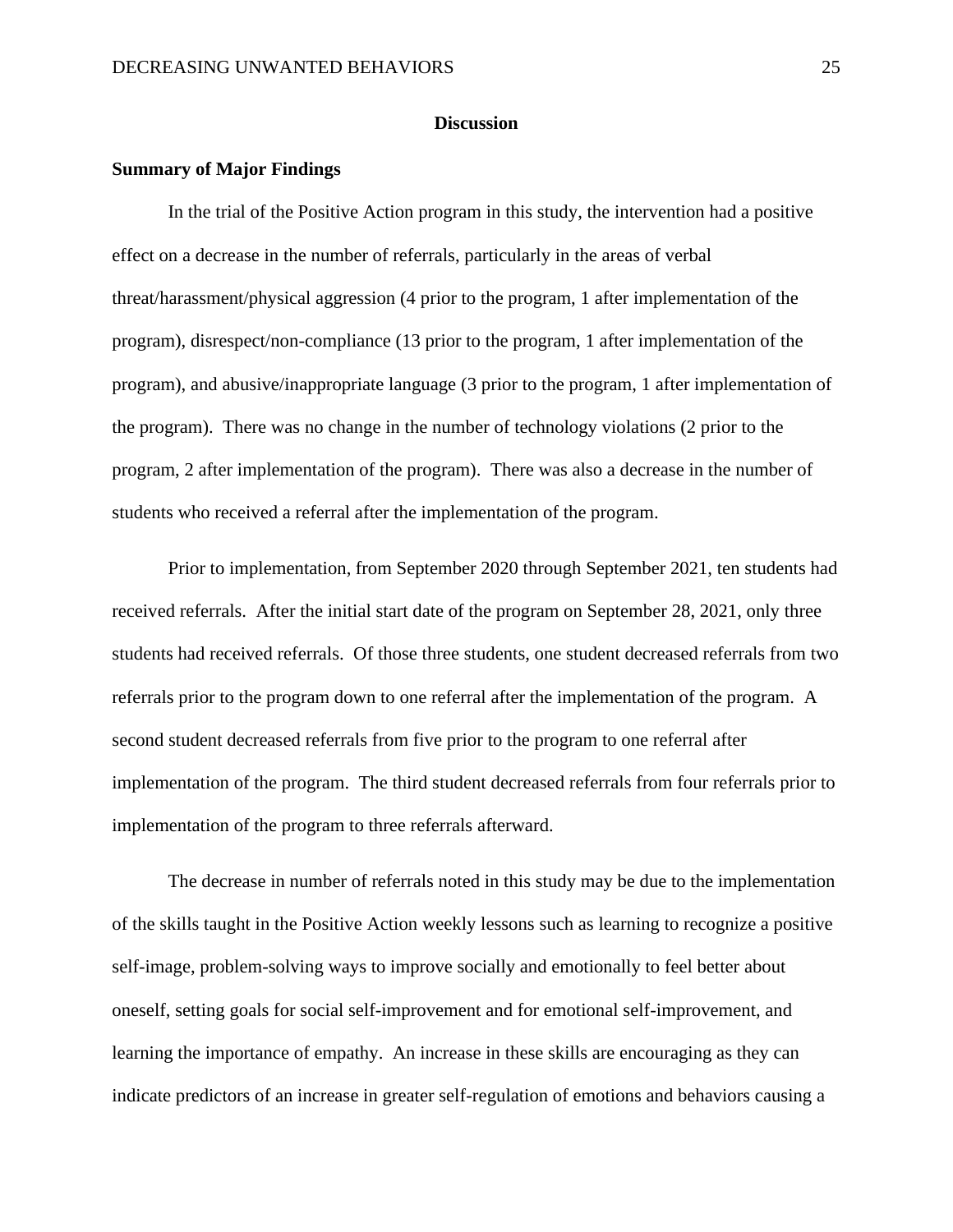decrease in the unwanted behaviors. An increase in positive social and emotional actions may also help students feel more confident and safer at school resulting in better relationships with peers and teachers. This connection will also help decrease unwanted behaviors in the classroom.

# <span id="page-26-0"></span>**Limitations of the Study**

There were several limitations of this study. The first limitation was the small number of participants. There may have been benefits to having a comparison group in another school district similar to the size of this study group. Another limitation is the group of students selected is a class of students with a low number of behavior problems to begin with. The other middle school grade levels have a higher number of referrals issued due to disruptive behaviors; however, they are not currently participating in the Positive Action program so could not be part of this study. A third limitation was the amount of time to gather referral data. The program did not start until late September and the study ended in the first week of November, therefore only allowing five weeks of lessons to base effectiveness of the program off of. Another limitation is the fact that the program was delivered to the students by staff other than the classroom teachers, thus taking away the connections that may have been made between the classroom teacher and the students.

#### <span id="page-26-1"></span>**Further Study**

Further study is needed to see the long-term effects of the program over the course of three years as it is intended. The research period for this study was only five weeks long so there was not enough data gathered to see the effects of the program over suggested time frame of three years. Further study should include a larger number of students, more schools, and additional measurement instruments such as surveys and observations. This study was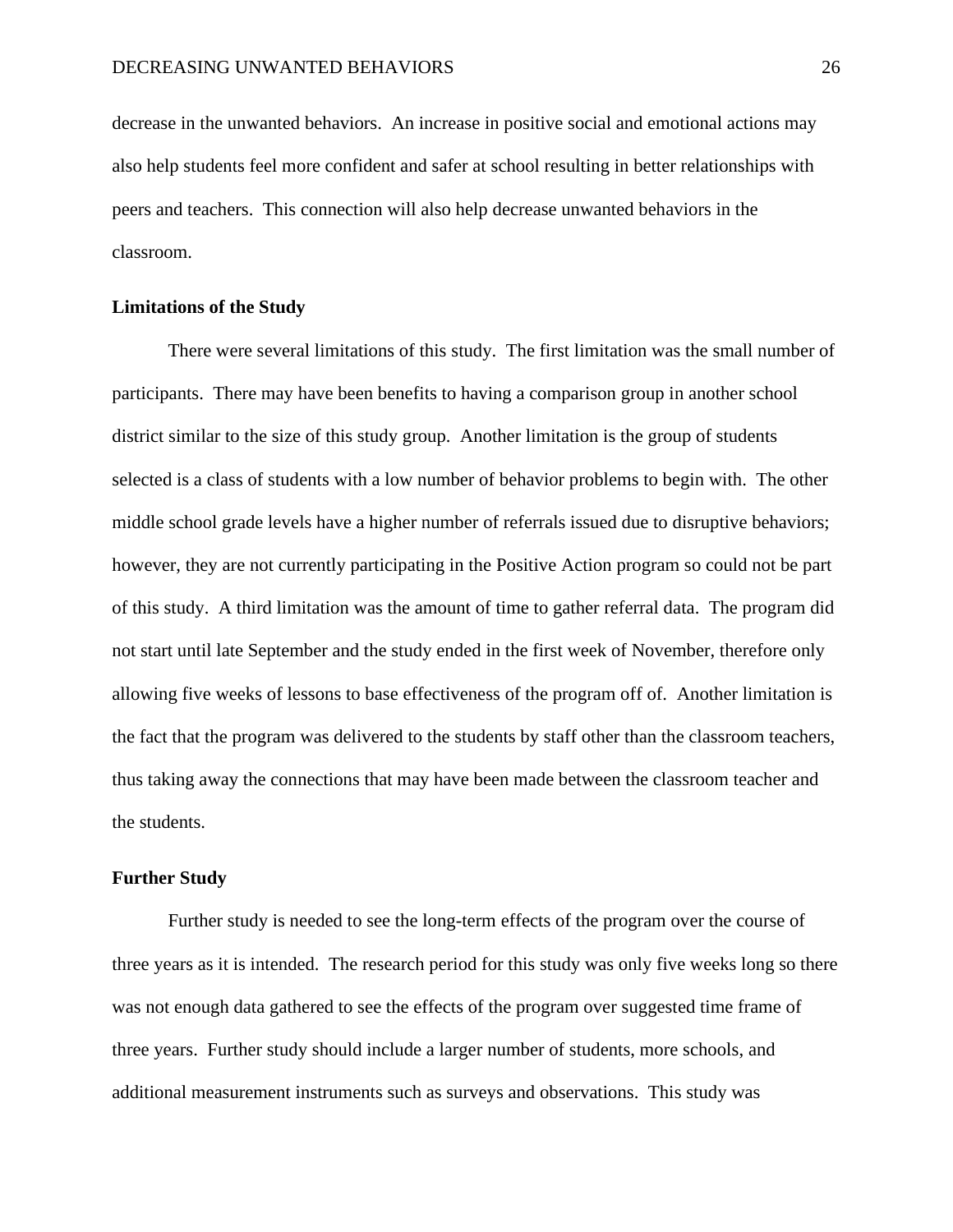conducted in one rural, low-risk, school district with only ten participating students. A larger number of students will provide a variety of referral data to examine. Data gathered from other rural schools of the same size would have provided information to compare similarities in the outcome of the program. The data gathered was solely based on the number of referrals entered into the disciplinary section of the school's JMC program. Additional measurement instruments such as surveys and observations would provide a broader picture of what is happening in the classroom. The behaviors reported could be biased by teachers' perceptions of the students. Future study may also indicate the effectiveness of the program being taught by teachers compared to the program being taught by other school staff. Teacher involvement in implementing the program in their classrooms may result in a connection between the teacher and students possibly resulting in a decrease in the unwanted behaviors.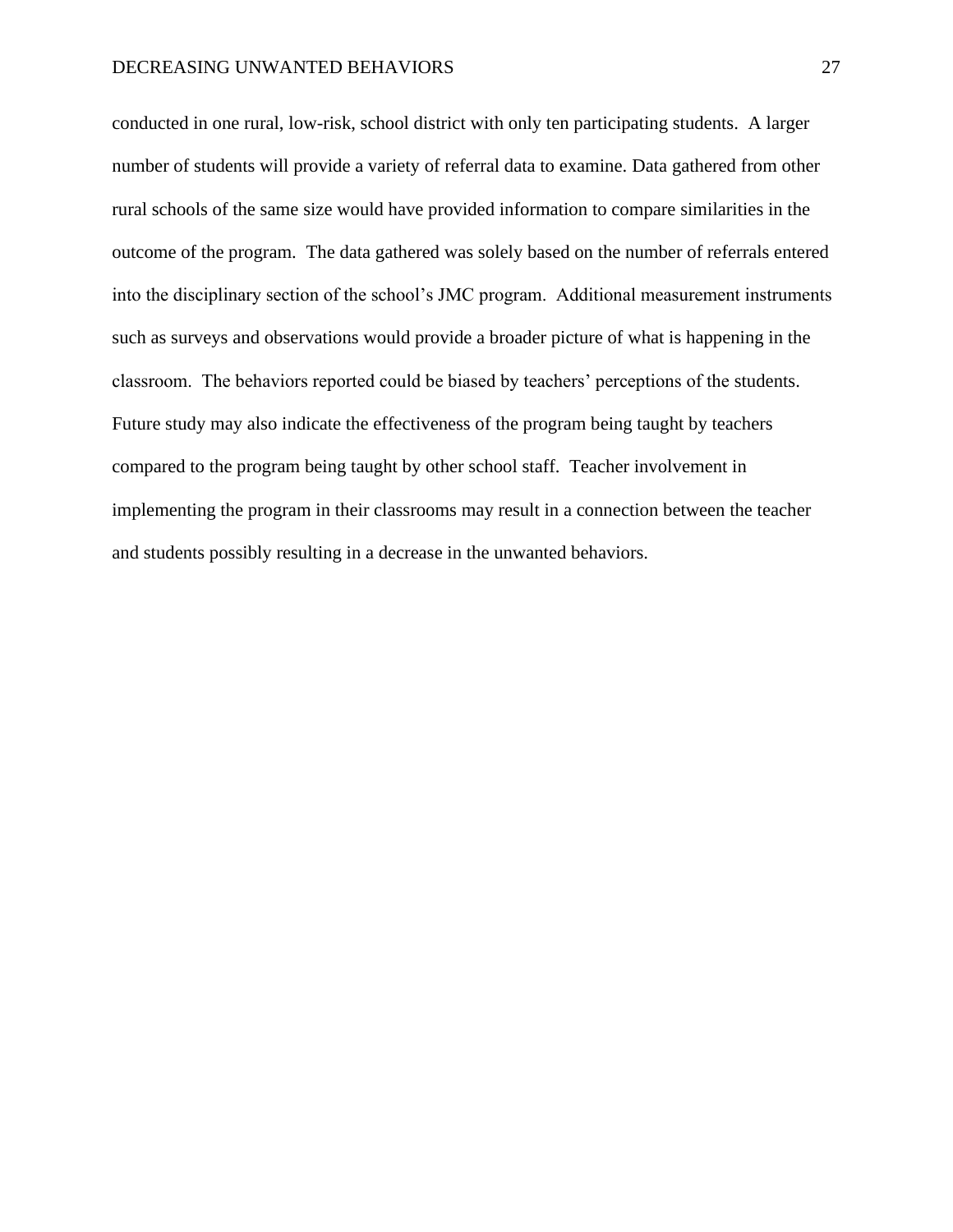#### **Conclusion**

<span id="page-28-0"></span>Positive Behavior Support Systems are proactive instead of reactive approaches in dealing with unwanted behaviors in the classroom. A positive behavioral classroom management system is more beneficial and effective in decreasing the unwanted behaviors which improves students' academic performance. Social-emotional learning programs will help students learn skills they need to make connections with peers and teachers which may lead to more positive behaviors and decrease the unwanted behaviors in the classroom. Bullying intervention programs are another way to provide all students with the tools needed to decrease the bullying behaviors and to decrease the victimization behaviors leading to more positive behaviors in the classroom. The Positive Action program is helping decrease substance abuse, violent behaviors, and sexual activity that are currently some of the leading public health issues in our children.

Any of these programs can be beneficial in addressing the problem of a wide variety of unwanted behaviors that are not attended to appropriately due to educators not having the resources needed to address the students' social and emotional needs in order to support their academic growth. The decrease in number of referrals noted in this study may be due to the implementation of the skills taught in the Positive Action weekly lessons. Students actively participate in the lessons on learning to recognize a positive self-image, problem-solving ways to improve socially and emotionally to feel better about oneself, setting goals for social selfimprovement and for emotional self-improvement, and learning the importance of empathy.

While there was a decrease in the number of referrals after the Positive Action program was implemented in  $6<sup>th</sup>$  grade, the findings are not enough to say that the decrease is directly caused by the lessons taught in the program. Lessons will begin during the second semester of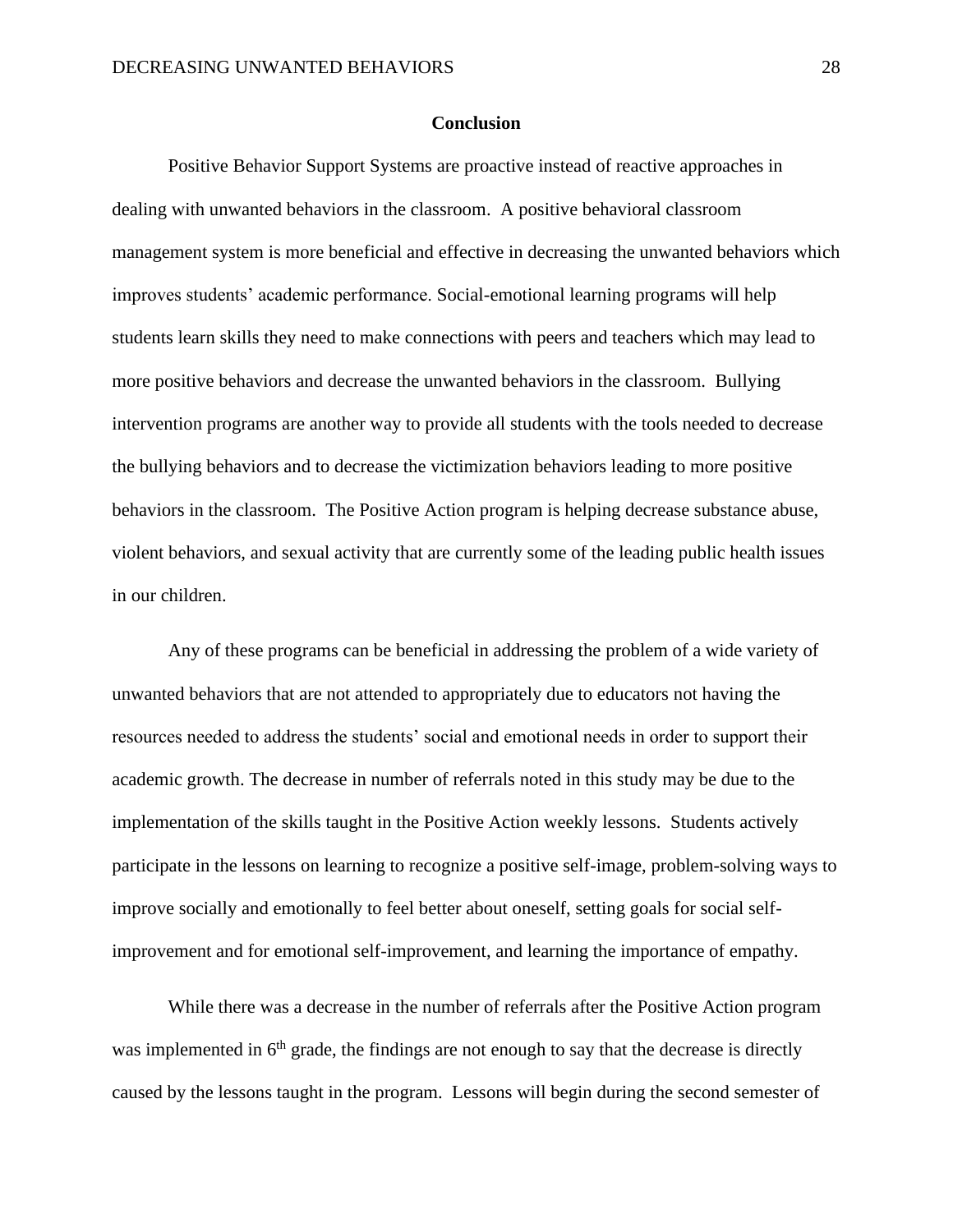the current year for the  $7<sup>th</sup>$  grade students. I will continue to record the number and type of referrals given out to the current  $6<sup>th</sup>$  grade and plan to follow them through the end of the program in  $8<sup>th</sup>$  grade. I will also gather prior referral data on the current  $7<sup>th</sup>$  grade class and follow them on their journey through this program over the course of the next year and a half.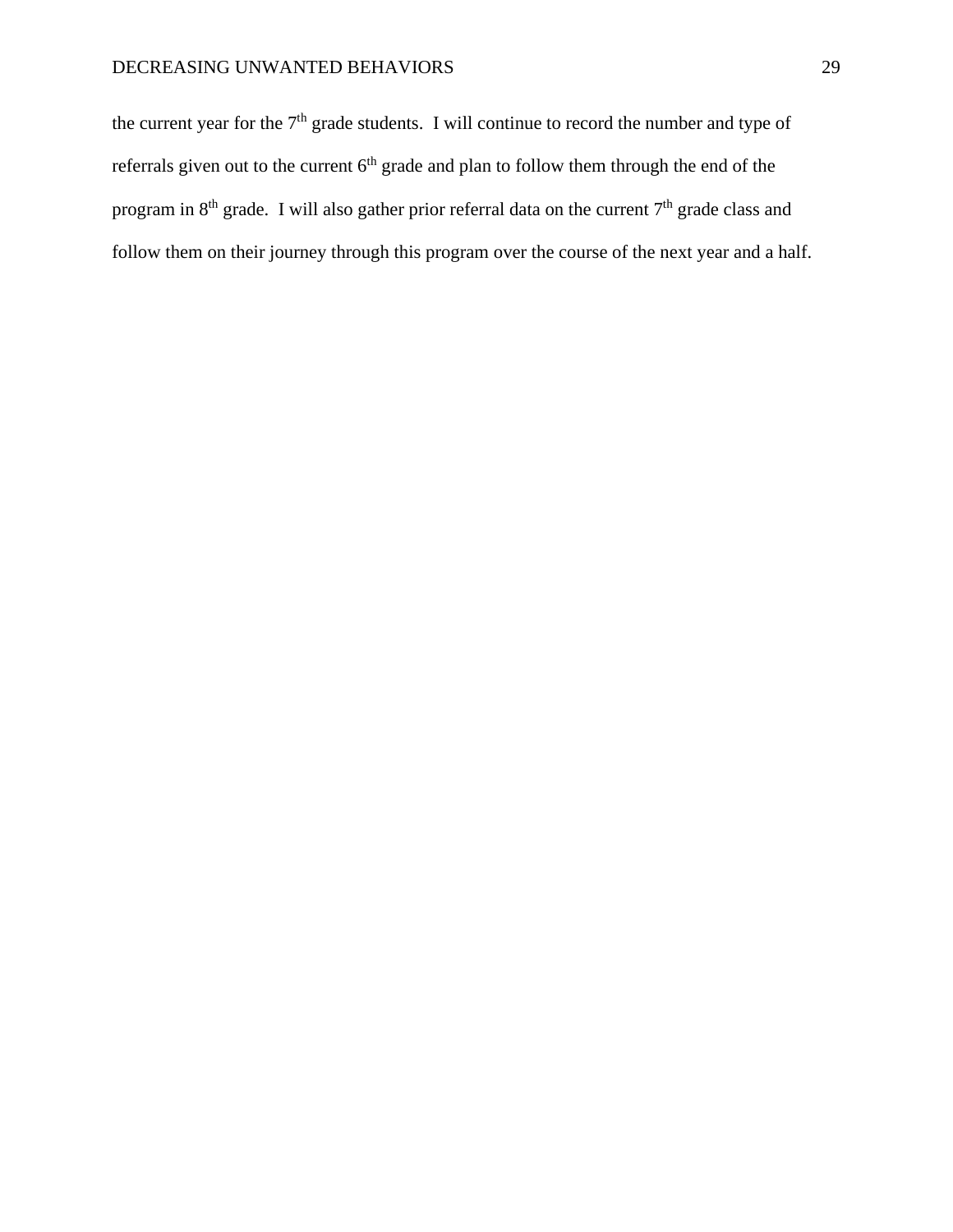### **References**

- <span id="page-30-0"></span>Bailey, R., Stickle, L., Brion-Meisels, G., & Jones, S. M. (2019). Re-imagining social-emotional learning: findings from a strategy-based approach. *Phi Delta Kappan*, *100*(5), 53–58.
- Bavarian, N., Lewis, K. M., DuBois, D. L., Acock, A., Vuchinich, S., Silverthorn, N., Snyder, F. J., Day, J., Ji, P., & Flay, B. R. (2013). Using social-emotional and character development to improve academic outcomes: a matched-pair, cluster-randomized controlled trial in low-income, urban schools. *Journal of School Health*, *83*(11), 771–779.
- Beets, M. W., Flay, B. R., Vuchinich, S., Snyder, F. J., Acock, A., Li, K. K., Burns, K., Washburn, I. J., & Durlak, J. (2009). Use of a social and character development program to prevent substance use, violent behaviors, and sexual activity among elementary-school students in Hawaii. *American Journal of Public Health*, *99*(8), 1438–1445.
- Caldarella, P., Wills, H. P., Anderson, D. H., & Williams, L. (2019). Managing student behavior in the middle grades using class-wide function-related intervention teams. *RMLE Online, 42(*7*)*, 1-15.
- Cipra, A., & Hall, L. (2019). CORE*Matters*: A bullying intervention pilot study. *RMLE Online, 42(*4), 1-13.
- Daunic, A., Corbett, N., Smith, S., Barnes, T., Santiago-Poventud, L., Chalfant, P., Pitts, D., & Gleaton, J. (2013). Brief Report: Integrating Social-Emotional Learning with Literacy Instruction: An Intervention for Children at Risk for Emotional and Behavioral Disorders. *Behavioral Disorders, 39*(1), 43-51.
- Domino, M. (2013). Measuring the impact of an alternative approach to school bullying. *School Health, 83*(6), 430-437.

Doolittle, J. H., Horner, R. H., Bradley, R., Sugai, G., & Vincent, C. G. (2007). Importance of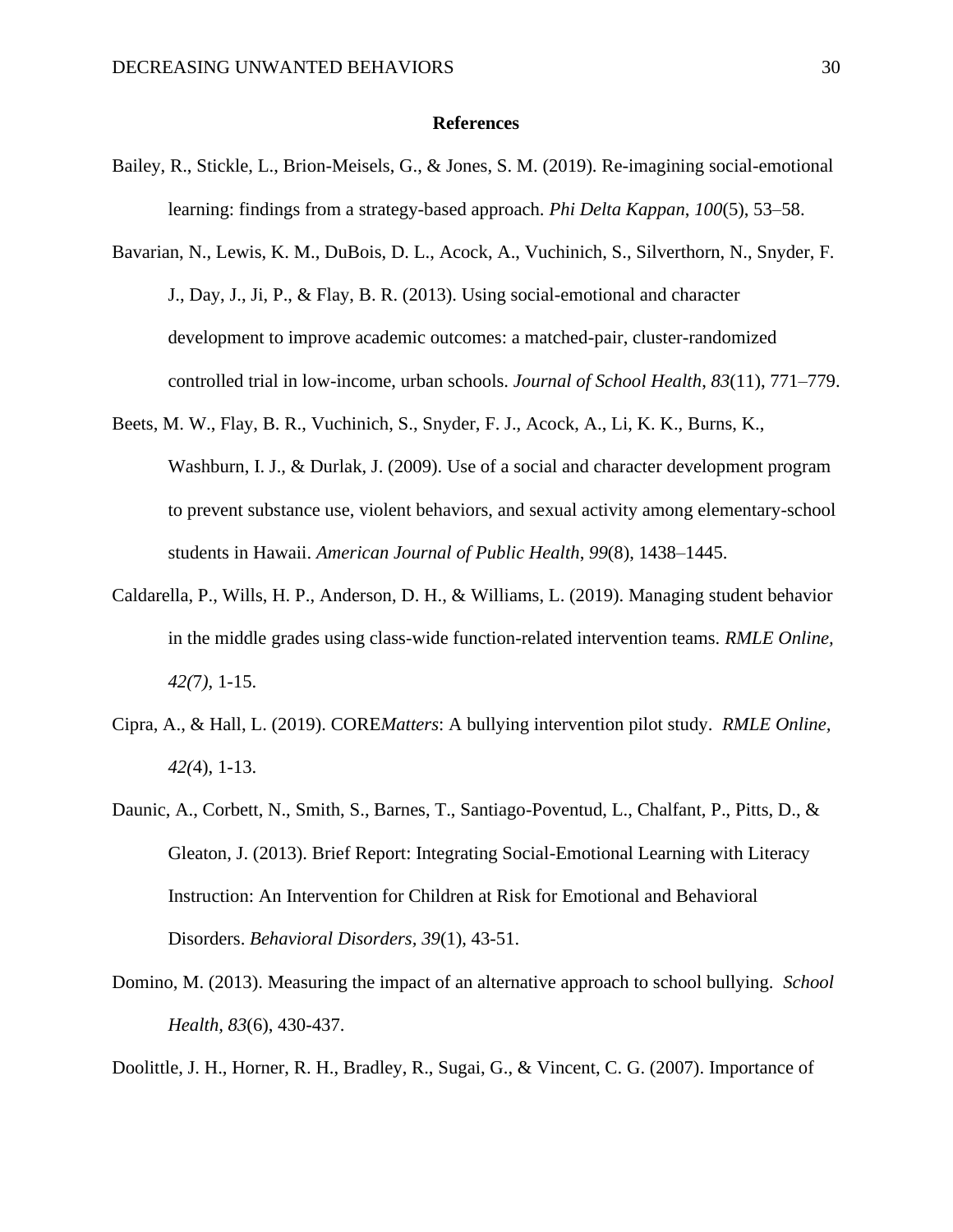student social behavior in the mission statements, personnel preparation standards, and innovation efforts of state departments of education. *The Journal of Special Education*, *40*(*4),* 239–245.

- Espelage, D. L., Rose, C. A., & Polanin, J. R. (2016). Social-emotional learning program to promote prosocial and academic skills among middle school students with disabilities. *Remedial and Special Education*, *37*(6), 323–332.
- Haymovitz, E., Houseal-Allport, P., Lee, R. S., & Svistova, J. (2018). Exploring the perceived benefits and limitations of a school-based social-emotional learning program: a concept map evaluation. *Children & Schools*, *40*(1), 45–54.
- Humphrey, N., Barlow, A., & Lendrum, A. (2017). Quality matters: Implementation Moderates student outcomes in the PATHS curriculum. *Prevention Science, 19(2),* 197-208.
- Knight, M. A., Habousch-Deloye, A., Goldberg, P. M., & Grob, K. (2019). Strategies and tools to embrace prevention with upstream programs: A novel pilot program for enhancing social and emotional protective factors in middle school students. *Children & Schools, 41(4)* 213-220 *Oct 2019.*
- Li, K. -K., Washburn, I., DuBois, D. L., Vuchinich, S., Ji, P., Brechling, V., Day, J., Beets, M. W., Acock, A. C., Berbaum, M., Snyder, F., & Flay, B. R. (2011). Effects of the positive action programme on problem behaviours in elementary school students: a matched-pair randomised control trial in Chicago. *Psychology & Health*, *26*(2), 187–204.
- Low, S., Smolkowski, K., Cook, C., & Desfosses, D. (2019). Two-year impact of a universal social-emotional learning curriculum: Group differences from developmentally sensitive trends over time. *Developmental Psychology, 55*(2), 415-433.